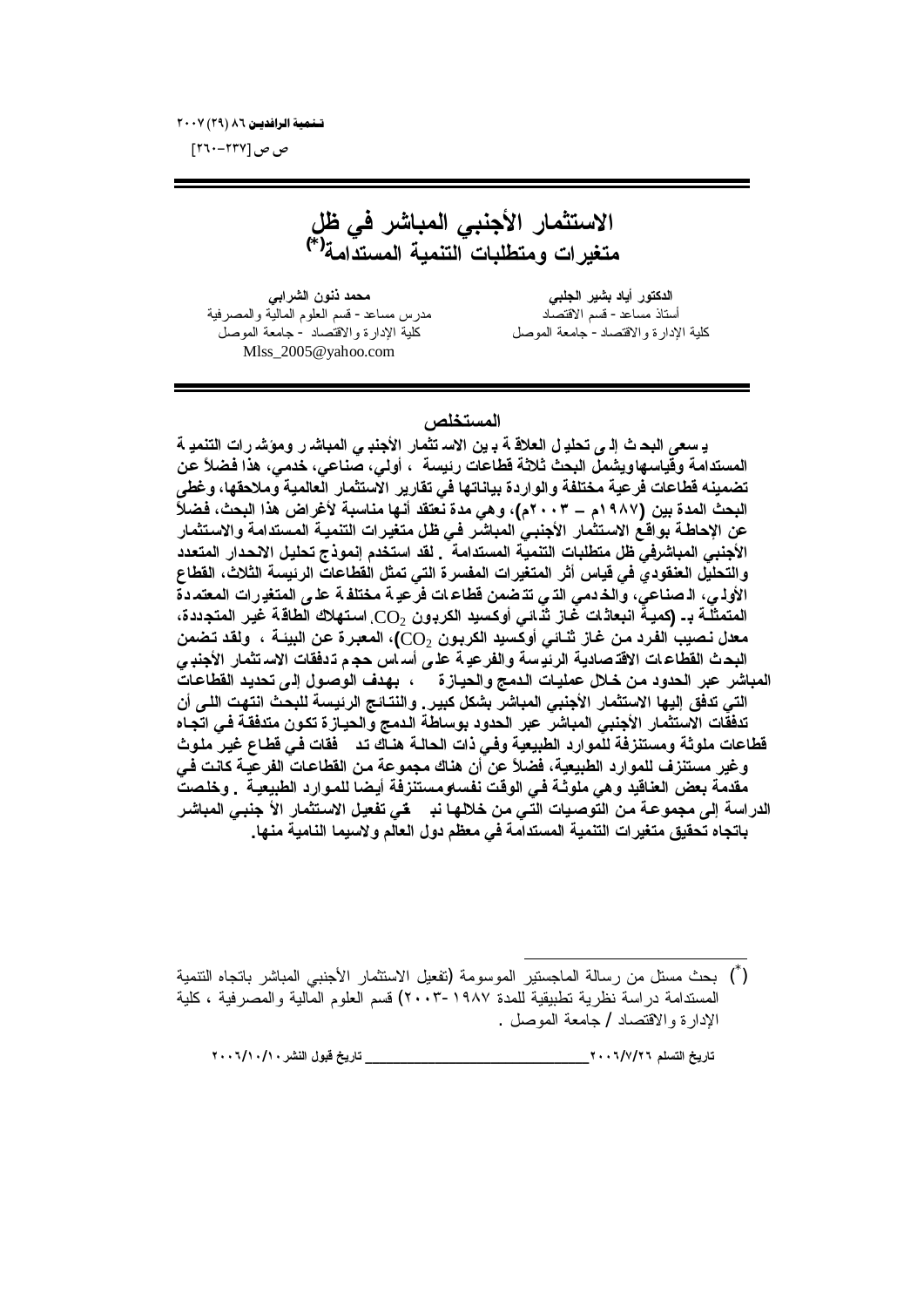#### **The Direct Foreign Investment within the Variables and Requirements of Sustainable Development**

Department of Economic Sciences Department of Financial Sciences

**Ayad B. Al – Jalabi (PhD) Muhammad Th. Al – Sharabi** Assistant Professor Assistant Lecturer University of Mosul University of Mosul

#### **Abstract**

The present study endeavors to analyze the relations between direct foreign investment and sustainable development indicator and the measurement. It contains three sectors namely: primary, industrial and public services. It also includes different sub-sectors whose data have been collected from international investment reports. This research covers the period 1987 - 2003 which is, as we believe, suitable enough for the purpose of the research. It highlights direct investment fact according to the variables of sustainable development and direct foreign investment. In this study, multiple regression analysis and cluster analysis models are used to measure the influence of explanatory variable which represents the above mentioned main sectors besides the sub-sectors, on the dependent variables (such as the quality of  $Co<sub>2</sub>$  emission... etc).

Moreover, the research tackles the essential economic sectors according to the size of direct foreign investment flow merger process towards polluting and depleting natural resources. What's more there are flows towards unpolluted and depleted sectors. This research ends with several recommendations aiming at activating direct foreign investment towards the realization of sustainable development variables in most countries all over the world especially developing countries.

المقدمة يعدّ الاستثمار الأجنبي المباشر أحد الروافد أو المحركات الأساسية للتتمية في كل اقتصاديات العالم . ونظرًا للتدني المتسار ع فـــي حجـــم المـــساعدات الرســـمية الموجهة إلى الدول النامية فها ما يعَّــاني مـــن معــّدلات الادخـــار المنخفــضـة ، وصعوبة الوصول أو الحصول على الاقتر اض الخارجي مــن جهــات رســمية أو مؤسسات دوليةوعجزها عن سداد النزاماتها الخارجية ب فضلاً عـــن مـــا تـــضعه الجهات الرسمية أو المؤسسات الدولية المانحة من شروط تعجيزية قد تعيق عمليتها النتموية فيما بعد، أضف إلى ذلك أن معظم الدول المتقدمـــة لـــديها فـــائض مـــن تراكمات رؤوس الأمو ال، هذفضلاً عن ارتفاع كلفة الفرصة البديلة فــي الـــدول المنقدمة عنه في الدول النامية ، وانخفاض خزين الموارد الطبيعية لديها ، وارتفاعـــه لدى البعض من الدول النامية ، الأمر الذي شجع الدول المتقدمة على الاستثمار فسي الدول النامية. هذا فضلاً عنتشخيص الأسبقية للقطاعات الاقتصادية فـــى الـــدولُ النامية التبي بتم توجيه رؤوس الأموال الأجنبية إليها، ولاســـيما فـــي ظـــل إطـــار التغيرات السريعة لمحاولة تشكيل نظام اقتصادي جديد بتوافق نسبيا مع العولمة وما تحتويه من مضامين المنافسة وعولمة رأس المال والسلع والخدمات ، في مقابل ذلك أن يحقق الاملز: الأجنبي المباشر للدولة المستقطبة فوائد في عملية التنمية ، هــذا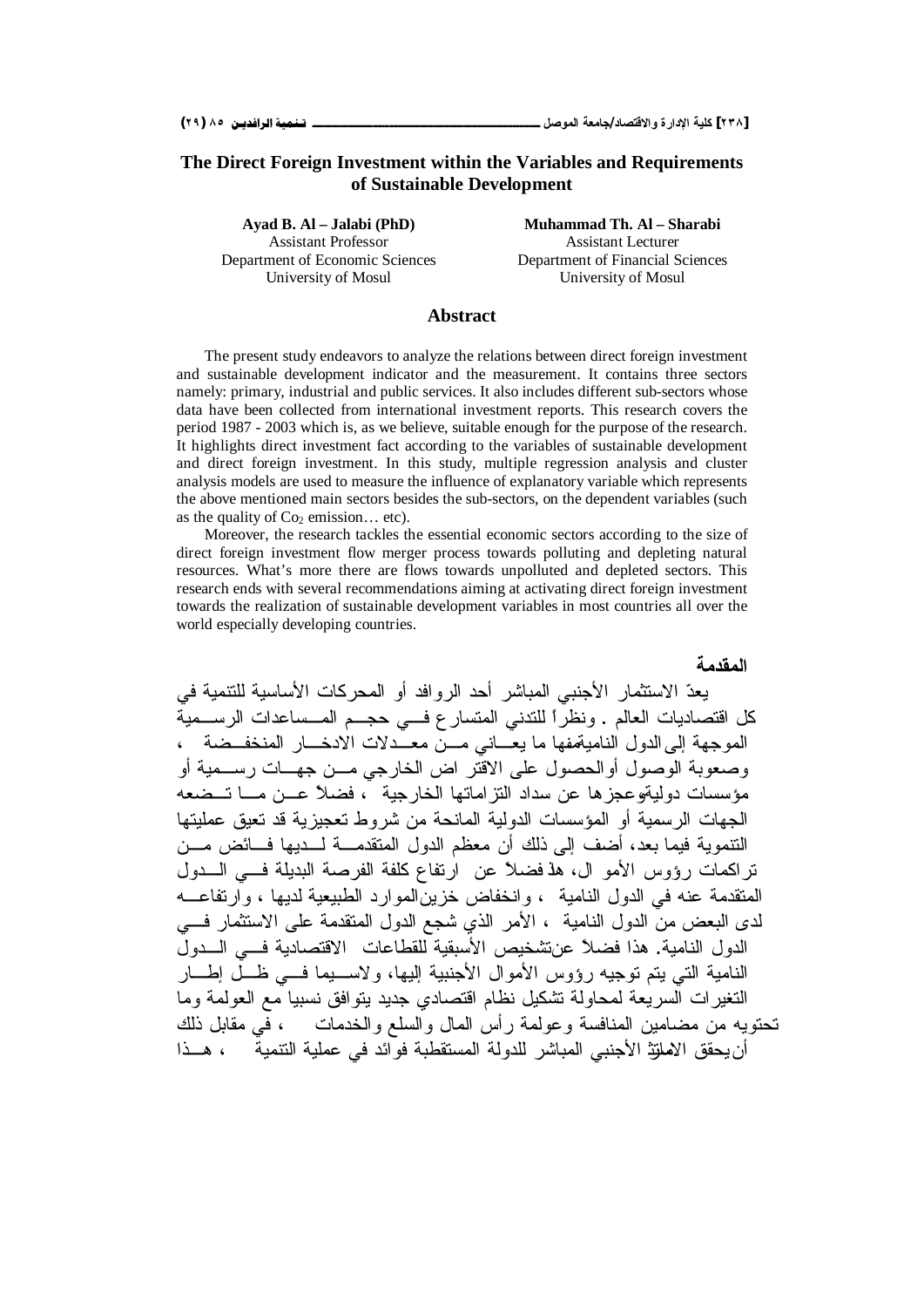**[ÏÐÖ] ƑŕŒŧŬƃŒƍƑŕƄŞƃŒººººººººººººººººººººººººººº ... ŘŒŧƒźřƆ¾ŲƑżŧŬœŕƆƃŒƑŕƈŞƙŒŧœƆśřŪƙŒ**

فضلا عن رغبة العديد من الدول النامية البحث عن الأسلوب الأمثل في استقطاب الاستثمار الأجنبي المباشر من دون أن ينعكس ذلك بشكل أضرار علـــي متغيـــرات النتمدة المستدامة.

## منهجية البحث أو لأ – مشكلة البحث

يركز البحث على مفهوم الاستثمار الأجنبي المباشر بوصـــفه مـــصدراً مـــن مصادر النمويل للنتمية المستدامة وهنا يثا ر سؤال هل هناك أثر أو رد فعل عكـــسي لهذا المصدر على متغيرات التنمية المستدامة في ظـــل كيفيــــة توجيــــه الاســـتثمار الأجنبي المباشر في اتجاه النتمية المستدامة وكيفية تحديد أولويات الدول المـــستقطبة للاستثمار الأجنبي المباشر ، وذلك لمعالجة مشكلة اتجاه الاســتثمار الأجنبـــي نحـــو المنشآت الاقتصادية الملوثة للبيئة.

## **ŚšŕƃŒŗƒƆƋŊ -Ĺœƒƈœś**

يكتسب هذا البحث أهميته من خلال نتاوله لأحــد الموضـــوعات المعاصــــرة والمهمة في ظل إهتمام كل من الدول المتقدمة والنامية في تحقيق التتمية المـــستدامة علَّى الرغم من نباين أهدافهمكما ويعد من الموضوعات الَّتبي ننْه ير إهتمام الكثيــــر من الباحثين في مجالات مختلفة سواء كانت إقتصادية، مالية، إجتماعية أو بيئية كل من وجهة نظره ومعرفته سواء كانوا من مؤيديه أو معارضيه.

ومما نمت ملاحظته أن الاقتصاديين اهتموا بالاســنثمار الأجنبـــى المباشـــر بوصفه مصدر لَمن مصادر النمويل ، فضلا عن أثاره الاقتصادية علـــي متغيـــرات التتمية المستدامة سواء كانت ذات منحي أيحابي أو سلبي ، ومن هذا المنطلق ركزت معظم الدول المستقطبة لرؤوس الأموال على أن يكون د خول الاستثمار الأجنبـــي المباشر ضمن أولوياتـ ها لتحقيق أهداف النمـــو الاقتـــصـادية الاقتـــصـادية وبالاتجاه الذي لا يكون له أثر سلبي على متغيرات التنمية المستدامة ،هــذا فــضلاً عن قيام الدراسة بمعالجة الكثير من الأمور التي تعزز ونفعل العلاقة بين الاستثمار الأجنبي المباشر ومتغيرات النتمية المستدامة بالاتجاه الإيجابي.

## **ŚšŕƃŒŻťƋ -Ĺœśƃœś**

٬ التعرض للمقومات التي لا بد من الأخذ بهـــا فـــي إطــــار المعالجـــة النظريـــة والسياسات التي يمكن من خلالها إستقطاب الاستثمار الأجنبسي المباشسر إلسي الدول النامية والبحث فىإلإجراءات التى من خلالها تستطيع أن تحد من الأثار السلبية للاستثمار الأجنبي المباشر مع بيان كيفية قياس هذا الأثـــر مـــن خــــلال متغيرات تمثل متغيرات النتمية المستدامة بما يحقق الهدف المتمثل في تعزيـــز قدرة الدول النامية على إستقطاب الاستثمار الأجنبي المباشر ضمن الأولويـــات النتموية وفي مجال تفعيل الاستثمار الأجنبي المباشر باتجاه النتمية المستدامة.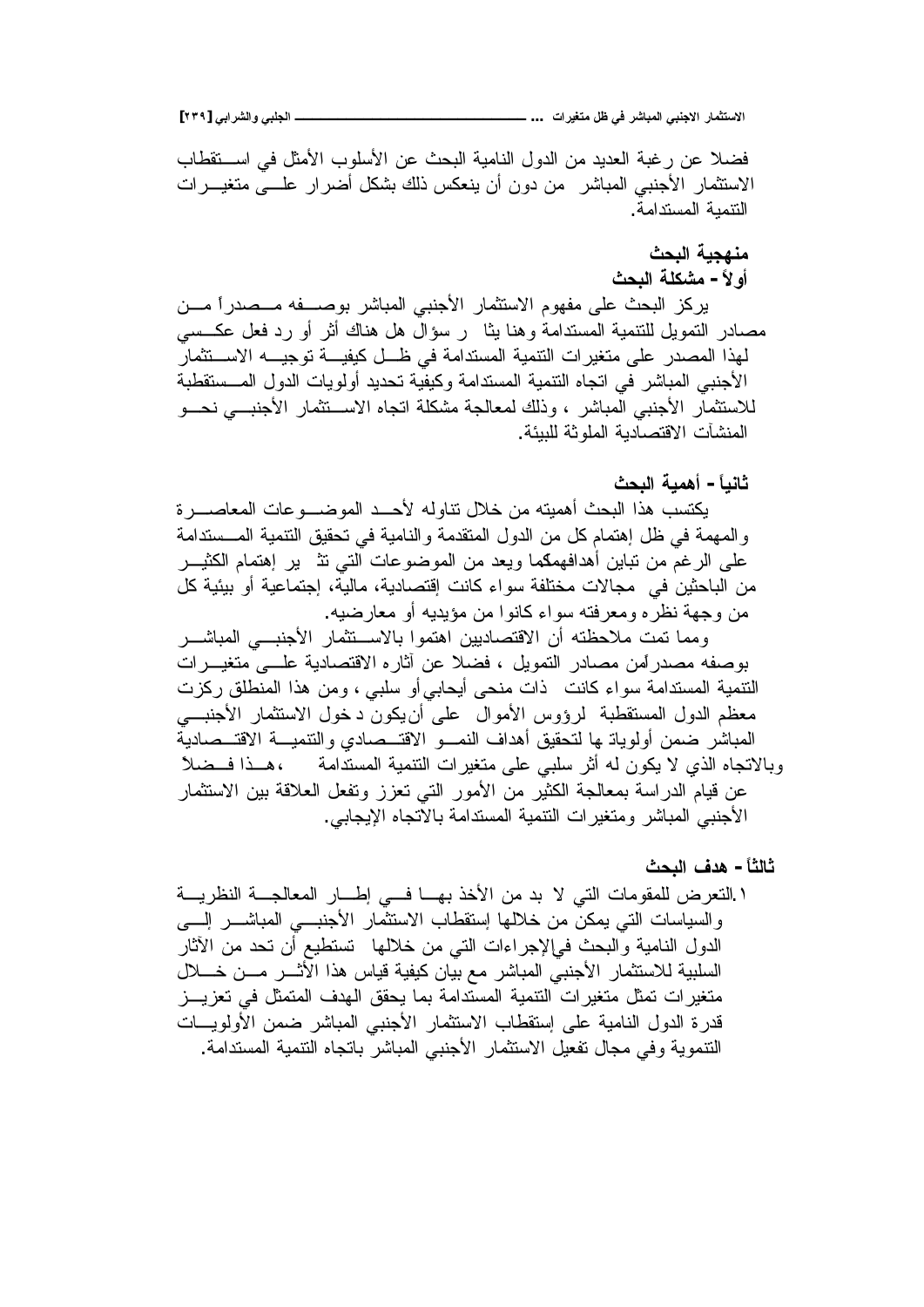٢. محاولة استتباط مؤشرات تعبر عن التتمية المستدامة ومحاولة تحليلها. ũŕƈŝś»ŬƛŔŚŕƂžŧ »śŕƍƏţƊƌŠƏśśƓśƅŔřſƆśŦƈƅŔřƔŷũſƅŔŚŕŷŕųƂƅŔƉŷŽŮƄƅŔ .Ñ الأجنبي المباشر، وبلِلفظاعات الفرعية التي نكون في المقدمة مــن خـــــــــــلل تدفقات الاستثمار الأجنبي المباشر إليهابشكل كبير ، وهل هذه القطاعات ملوثـــة و مسنتز فة للمو ار د الطبيعية؟.

- **ŚšŕƃŒŘœƒŰŧż – ĹœŶŕŒŧ** لغرض تحقيق اهداف البحث وضعت بعض الفرضيات بهدف لإختبارها وهي کما يأتي:
- **ƏƃƍƕŒŗƒŰŧŽƃŒ -** تؤثر تدفقات الاستثمار الأجنبي المباشر عبر الحدود بوساطة الدمج والحيسازة تأثيرا معنويا (إيجابيا) في المتغير المستجيب (غاز نثائي أوكسيد الكاربون CO2).
	- الفر **ضب**ة الثانبة

تؤثر تدفقات الاستثمار الأجنبي المباشر عبر الحدود بوساطة الدمج والحيـــازة تأثيراً معنوياً (إيجابياً) في المتغير المستجيب (استهلاك الطاقة غير المتجددة).

– ا**لفر ضب**ة الثالثة

تؤثر تنفقات الاستثمار الأجنبي المباشر عبر الحدود بوساطة الدمج والحيسازة تأثيراً معنوياً (إيجابياً) في المتغير المستجيب (معدل نصبيب الفرد من انبعاث غــــاز شائے ،أو كسيد الكار بو ن $\rm (CO_{2}$  .

أولاً – آثار الاستثمار الأجنبي المباشر في ظل متغيرات التنمية المستدامة تكمن تأثيرات الاستثمارالأجنبي المباشر في ثلاثر ة مجالات، وتمثل متغيـــرات النتمية المستدامة سواء كانت اقتصادية واجتماعية وبيئية وتكون على النحو الاتي:

**ŗƒťœŮřſƙŒŗƒƆƈřƃŒƍŧŬœŕƆƃŒƑŕƈŞƕŒ ŧœƆśřŪƙŒ -**

يكون للاستثمار الأجنبي المباشر منـــافع ســـواء كانـــت فـــي مجـــال النمـــو الاقتصادي أوفي مجال القدرات الإنتاجية ، ولكن إلى جانـــب هـــذه المنــــافع فـــان الاستثمار الأجنبي المباشر لا يخلو من الأخطار البيئية التي تؤدي إلى خفض منافع النتمية الاقتصادية، ففي دراسة لــــ Moran أكد فيها إمكانيــــة أنيقــــود الاســــتثمار الأجنبي المباشر إلى إنحرافققطبادي أساسي ويولد ضرراً اقتصادياً بيئيــــا دا ئمــــاً للدولة المستقطبة للاستثمار ، وذلك من خلال خفض الادخار ات المحلبة و الاســـتثمار بدلا من زيادة تراكماتها، هذا فضلا عن إبعاد الشركات المحلية عن أســـواق رأس المال، وزبادة الطلب على العملة الصعبة، ودعم احتكار القلسة المحلبة وبكون مناهضللنتافس، ويحرف السياسات المحلية ، مما يؤدي إلىي إنحراف النتظيم ويخلق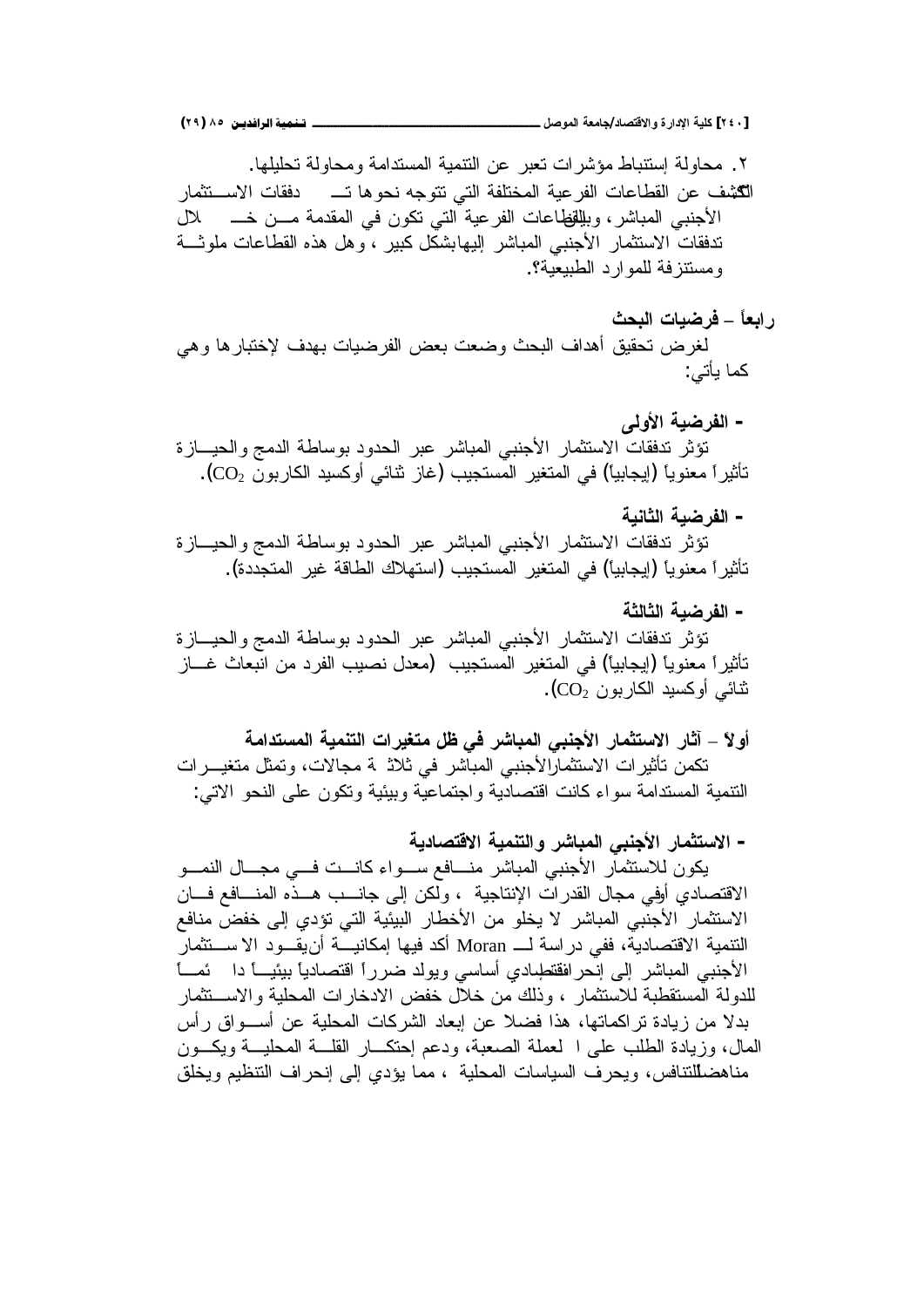**[ÏÑÎ] ƑŕŒŧŬƃŒƍƑŕƄŞƃŒººººººººººººººººººººººººººº ... ŘŒŧƒźřƆ¾ŲƑżŧŬœŕƆƃŒƑŕƈŞƙŒŧœƆśřŪƙŒ**

حالة عدم استقررا من خلال التغير المتسار ع ، وتسعى الشركات متعددة الجنسية إلى حماية عو ائدها النكنولوجيا بدلا من نقلها (Moran, 1998, 2). وفي دراسة أخرى وجدت أنه في دولة ذات اقتصاد مفتوح بــصورة عامـــة يكون\لسنثمار الأجنبي المباشر تأثير موجب على النمـــو الاقتـــصـادي ، إذ أكـــدت الدراسة التي أجراها معهد Brookings والتي غطت ٥٨ دولة في أمريكا اللاتينيـــة وأسيا فضلاعن أفريقيا ، أن الدولارالذي يقدمه الاستثمل الأجنبي المباشــــر بـ ولــــد دو لاراً آخراً في الاستثمار المحلي (Bosworth and Collins, 1999, 12)، أما دراسة Borensztein فوجدت أن الاستثمار الأجنبي المباشر من شأنه أن يرفع النمو ، ولكن بشرط وجود القوى العاملة التي تحمل الحد الأدنى من التعليم ,Borensztein, 1998) .115) **ŗƒŵœƆřŞƙŒŗƒƆƈřƃŒƍŧŬœŕƆƃŒƑŕƈŞƕŒ ŧœƆśřŪƙŒ** - إن للاستثمار الأجنبي المباشر نأثيرات ، وقد اعتمدت هـــذه المــــؤثرات فــــي مجالين . أ**ولهها** – إمكانية تأثيرالاستثمار الأجنبي المباشر في سوق العمل ، على الرغم مـــن أرالشر كات متعددة الجنسيات تخلق فر صـاً للتو ظيف، إلا أن نو عية هـــذا التوظيف يكون مثير! فغالباً مايثير عدداً من النساؤلات، ولاسيما في ظل تنافس الخدمات لاستفطاب الاستثمار الأجنبي المباشر ، ويؤدي هــذا إلـــي تفويض قوانينها الوطنية التي تشجع معايير العمل الجوهرية والأساســـية، ففي در اسة لــ Zarsky أكدٌ أنالشركات متعددة الج نسية قد تتـــسبب فـــي حدوث انحرافات، وهذه الانحرافات نؤدي إلى الحمايــــة غيــــر الملائمــــة لصحة العامل وسلامته وانتهاك حقوق الإنسان (Zarsky, 2002, 12). **وثانيهما** – إن الاستثمار وتحريره يمكن أن يفاقم الفروقاتـفــي توزيـــع الـــدخل ، والناتجة بصورة عامة عن السياسات الوطنية غير المملائمـــة بخــصوص توزيع الثروة، مثل (السياسات الضريبية)، إذ يؤدي ذلك إلــــي أن تكـــون

مختلف بين الدول ، وبين المناطق والمجتمعات المحلية المختلفــة ضـــمن .(Mabey and Mcnally, 1999, 6) ألدولة الواحدة

المنافع من التغيرات في الإنتاج العالمي والتجاري موزعــة علـــى نحـــو

– الاستثمار الأ**جنب**ي المباشر والبيئة شهد العقد الأخير إتفاقيات عديدة سواء كانت اتفاقيات ثنائية أو إقليمية شجعت على نحرير أنظمة النجارة والاستثمار، إذ أكــدت دراســـنان للبـــاحثين Mcnally, Kabey والأخرى من Buffett, Zarsky، أن انفاقيات الاستثمار سواء كانت عالميـــة أو إقليمية ثأوائية شجعت على نحريــــر أنظمــــة الاســـنثمـار ، ووســــعت حقـــوق المستثمرين الأجانب مقابل القليل من الاستثمارات في الدول المستقطبة ، في حين لم تروج أية مسؤوليات ببيئية بالنسبة للمستثمرين الأجانب أو الحكومات، وقد أكــد الــــذين يعملون في مجتمع التتمية المستدامة أنه من دون إطار بيئي فـإن التحرر الاقتصادي سيسر ع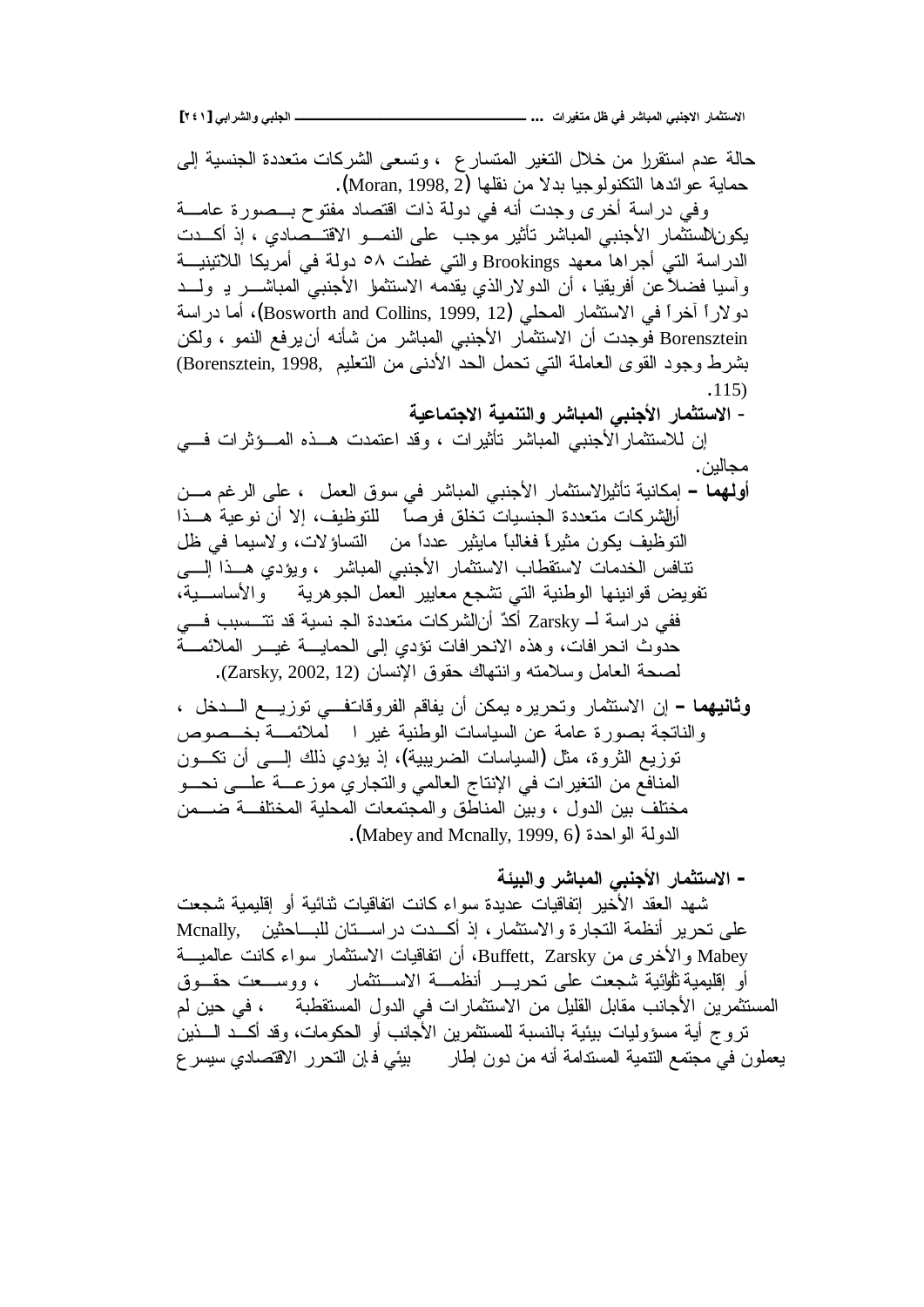**(ÏÖ) ÕÒ ÞNë¢Ë¦×ìÜàN**66666666666666666666666666666666666666666666666666666666666666666666666666666666666666666666666666**¾ŮƍƆƃŒŗŶƆœŞ/ťœŮřſƙŒƍ ŖŧŒťƗŒŗƒƄƂ [ÏÑÏ]**

من التحلل البيئي (Mabey and Mcnally, 1999, ، (Zarsky and Buffett, 2003, 36-38) 66-67) وفي دراسة أخرى أجراها صندوق النقد الدولي ظهر أن الاستثمار الأجنبـــي المباشر يحقق زيادة إنتاجهقوثات بيئية أقل من خلال نقل التكنولوجيا ا لأحـــدث , الأنظف (Graham, 1995, 59). ثانياً – تأثيرات الاستثمار الأجنب*ي* المباشر على البيئة وبِمكن نتبع تأثيرات الاستثمار الأجنبي المباشر على البيئة مـــن خــــلل ثــــلاث طر ائق، هي : أ. الأداء البيئي للشركات متعددة الجنسية هناك فراران استراتيجيان رئيسان للشركات متعدد \_ة الجنسية يؤثران في أدائها البيئي أ**ولهم**ا: إختيار "التكنولوجيا"، أي هل تستثمر التكنولوجيا الأحدث والأنظــف والمتيسر على نحو أفضل ويتفوق علىالتكنولوجيا الأقدم والأكثـــر ضـــررا ، وقـــد نكون "الكفاءة والنظلظلة لمعظم القطاع الصناعبي فيما يتعلق باختيار الــشركة و**ثانيهما**: له علاقة "بتطبيق الإدارة" أي هل نتبني المؤسسة القابــضدة نظـــام إدارة بيئية قوي أم عكس ذلك فل تنخله في عموم شركاتها التابعة خارج البلاد ؟ إذ إن وعود الاستثمار الأجنبي المباشر للتتمية المستدامة هي أن الشركات متعددة الجنسية ولا سيما OECDمستساعد في رفع المع ابير البيئية فسي السدول الناميسة ، وذلسك بتحو بل كل من التكنو لو جبا الأنظف و تطبيقات الإدار ة البيئية الأفـــضل فـــي اتجـــاه المعايير البيئية السليمة (Dasgupta and *et al*., 2000, 39-42). ب. النمو الاقتصا*دى* والبيئة عندما يدخل الاستثمار الأجنبي المباشر إلى الدولة المستقطبة فسإن أضسعف حتمالٍ هو قيام الاستثمار الأجنبي المباشر بتحفيز النمو الاقتصادي ، وعلى أية حال فمن دون تُنظيم ملائم للاستثمار الأجنبي قد يؤدي النمو الاقتـــصـادي إلــــي تـــسريع النحلل البيئي حتى إذا كانت الشركات الأجنبية المتعددة الجنسيات ذات سلوك جيـــد بالنسبة للبيئة، وتجربخ شرق أسيا غالباً ما توصف أنها تميزت بالنجاح الا قتصادي، ونقدم مثلاً كبيراً ، إلا أنه ووفقا لبنك النتمية الأسيوية وصفت جنوب شرق أسيا بـــأن تحلل الموارد والنلوث البيئي الذي أصابها بشكل دائم و منسارع من المنعذر إجتثاثه . ويعرض صحة الإنسان للخطر (Asian Development Bank, 2001, 6). جـ. التنظيم البيئي والاستثمار الأجنبي المباشر يؤثر الاستثمار الأجنبي المباشر في النتظيم البيئي العالمي أو شــبه العـــالمي

ويوجد دليل على الثيركات الأجنبية المباشرة ومن خلال ترابط قوتها التساومية إما أن تساعد على رفع المعابير البيئية أو خفــضها ,Rosenbrg and Mischenko (12 2002، ففي تشيلي خلال مرحلة السبعينات والثمانينات فرضت ضغوط علسي شركات التعدين الأجنبية لمزيد من التنظيم البيئي المترابط عندما إشترت السشركات الأجنبية شركتي تعدين تشيليتين هما شركة Disputada وهـــي واحـــدة مـــن أقـــدم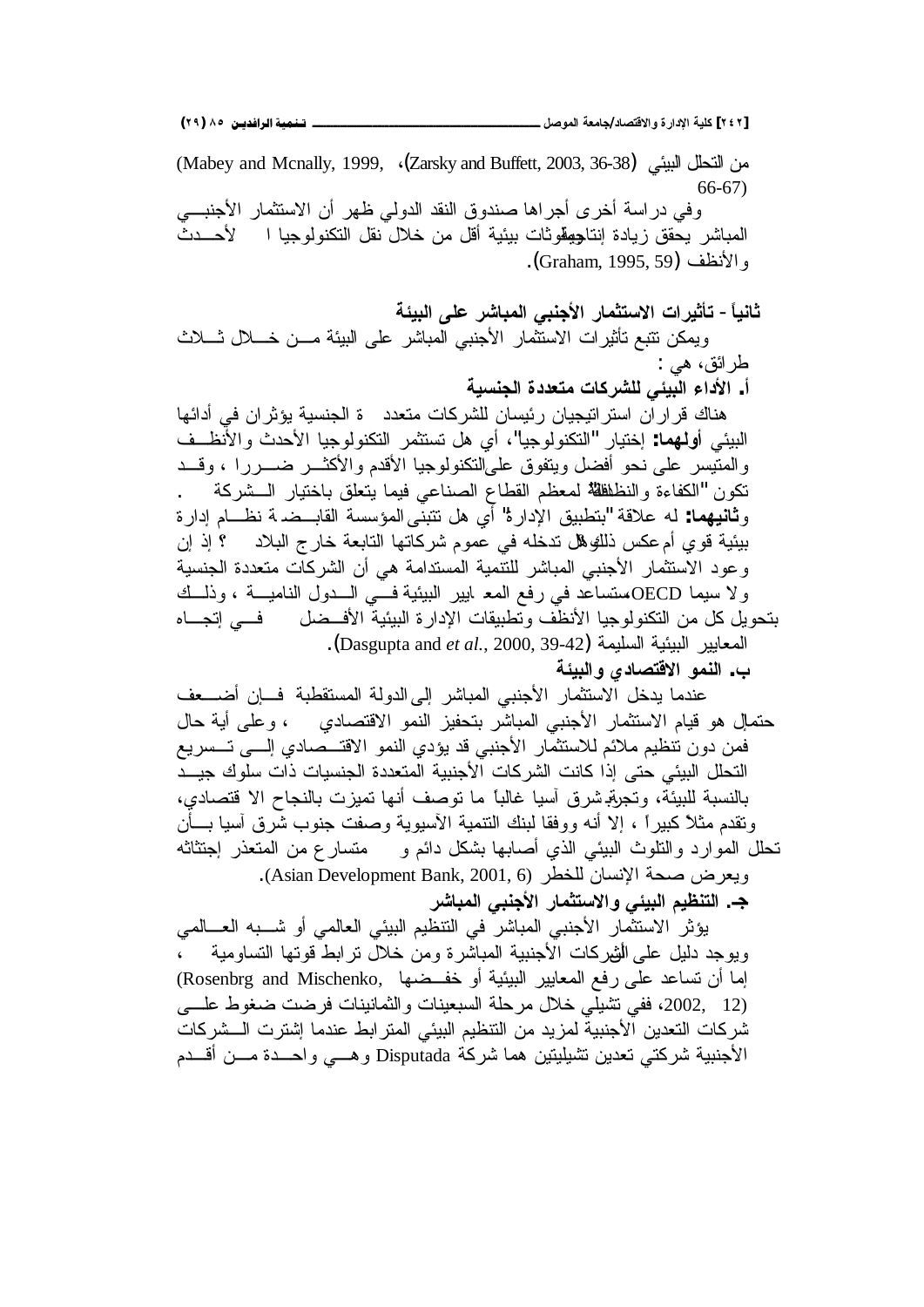**[ÏÑÐ] ƑŕŒŧŬƃŒƍƑŕƄŞƃŒººººººººººººººººººººººººººº ... ŘŒŧƒźřƆ¾ŲƑżŧŬœŕƆƃŒƑŕƈŞƙŒŧœƆśřŪƙŒ**

شركات النحاس التشيلية من قبل شركة Exxon minerals Chile فـــي عـــام ١٩٧٨ ST وشركة EL indio التي نتقب عن الذهب والنحاس التي تم شراؤها من شـــركة ـــ Joe Gold الأمريكية في عام ١٩٧٥، على الرغم من أن لهاتين الــشركتين ثـــلاث خو اص ر ئيسة. أولأ- الناريخ السابق لتلك الشركات مما أدى إلىiظـــرة ســـلبية عنـــد الجمهـــور التثنيلي ضد الشركات الأجنبية المباشرة. **ثاني**اً – هاتانالشركتان كانتا تعملا ن في نتظيمات بيئية تشيلية متخلفة افتقــــرت الِـــــى هيكل متر ابط. <del>ثالثاً</del> –ليس لدى هاتـ ين الشركتين الأجنبيتين عندما كانت الدولة تملكها أي قـــسم أو سياسة بيئيةولكن عندما جاءت الـــشركذ ان الأجنبيتـــان، وهـــي كـــل مـــن ř»ƔœƔŗř»ŬŕƔŬũŕųŏŶŲƏŗŚƈŕƁDisputada and Exxon Einerals Chile ووحدة الإدارة البيئية لوضعها موضع النتفيذ ، وقامــت الــشركتان بتطبيــق معابير بيئية مسؤولة فضلا عن القيام بإجراء بحـــوث عـــن الأثــــار البيئيـــة وندقيق بيئي، وللشركة حق تشجيع القوانين البيئيـــة، والتنظيمـــات الملائمــــة و نطوير ها (Lagos and Valsco, 1999, 12). فضلا عن شركة ELindio التـهتلوت خبرة شـــركتها الأمريكيـــة القابـــضة ، ووضعت حيز التنفيذ قانون الأخلاق البيئية وكانت الــشركات الأجنبيـــة خاضــــعة لفحص بيئي أعلى مما تخضع له الشركات المحلية المملوكة للـ دولة، فضلا عن قيام هذه الشركات بتفعيل دور المنظمات البيئية والجمهور ، مما دفع بالشركات المحليـــة الي السير ضمن هذا الميدان البيئي للحماية البيئية (Zarsky, 2002, 16). في المقابل نلاحظ النجرية المكسيكية التي أسهم دخول الاســـنثمار الأجنبـــي المباشر من خلال الشركات الأجنبية المباشر إلى إرتفاع الهجرة من الريــف إلـــى المدينةضلا عن زيادة النعداد السكاني للمكسيك بذ سبة ٤٠%، فضلاً عــن حجــم السكان الحضري الذي تجاوز كثيرا قدرة البني الأساسية للمكسيك كإدارة صـــرف النفاياتونتقديم مياه كافية وحماية نوعية الهواء ، فضلاً عن إنخفاض الأجور فسي الشركات الأجنبية المباشرة عنه في قطاع التصنيع المكسيكي ، إذ شهدت بين عامي ٢٩٨٥ و ١٩٩٩ تعرية التربة الريفية نمو بنسبة ٨٩% ونفايات البلدية الصلدة بنسبة %1%، وتلوث الهواء في المناطق الحضرية بنسبة %%. ارالتكاليف الاقتصادية للتحلل البيئي وحسب تقدير ات الحكومــــة المكـــسيكية كانت قد إرتفعت إلى ١٠%من إجمالي الناتج المحلي السنوي ، أي مـــا يعـــادل ٣٦ مليار دولار في السنة وقد أدت هذه النكاليف إلى خفض النمو الاقتـــصـادي الـــذي وصل الي ٢,٦%على الأساس السنوي ، وما لم يكن النوحد الاقتصادي مترافقا مع (Stern, 1998, أنتنظيم و النعزيز البيئي القوى، فمن المحتمل إن يزداد النلوث سوءاً ,Stern, 1998 .176)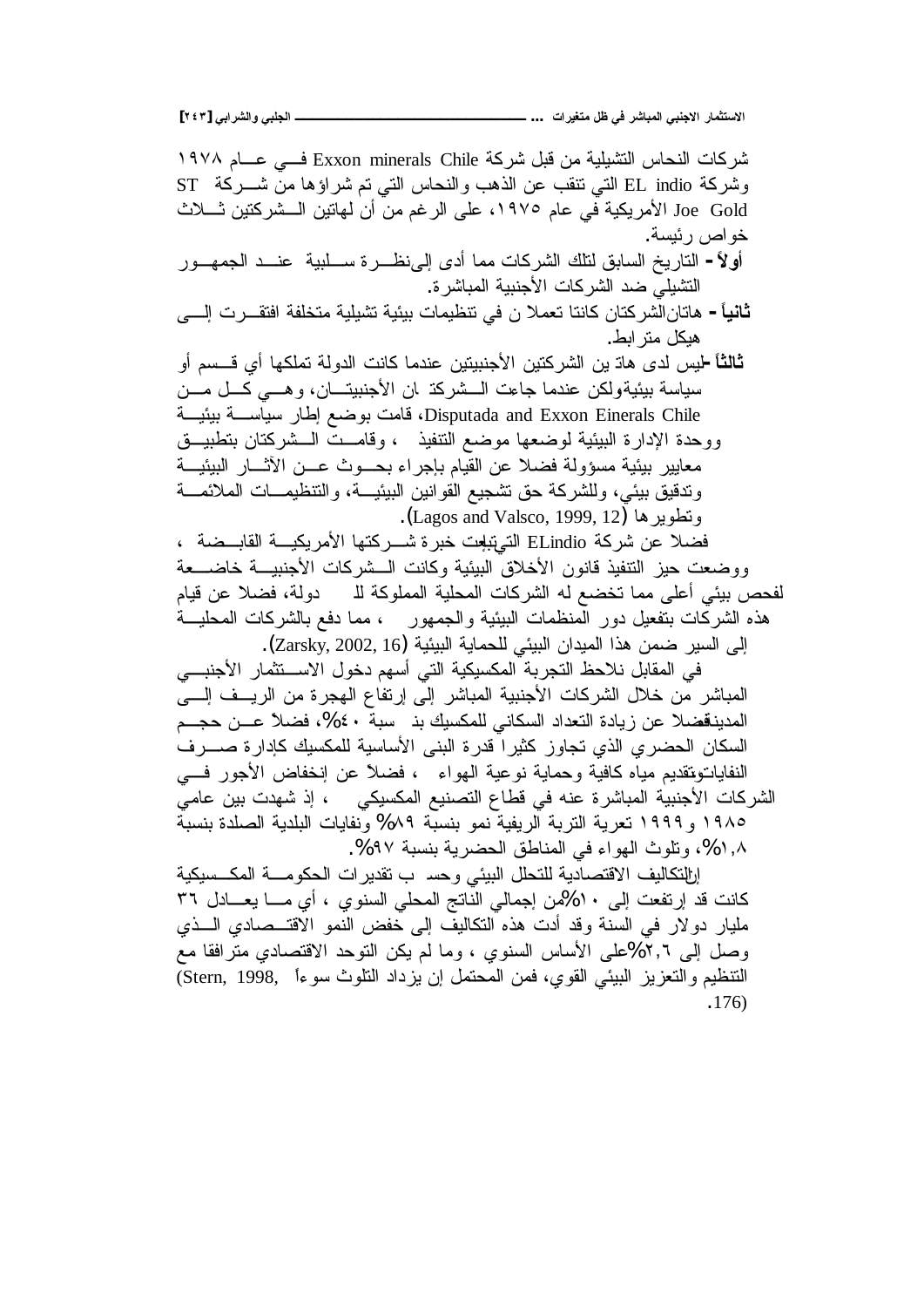ثالثاً – الاستثمار الأجنبي المباشر في ظل إستراتيجيات التنمية المستدامة إنالاستثمار الأجنبي المباشر يعمل باتجاه النتمية المسستدامة ، وهـي ليسست مهمة سهلةسواء من حيث التصميم والنتفيذ ۖ لذ توجد في هــــ ذه العمليـــة أهـــداف وأدوات عديدة، فضلأعن وجود عوائق كثيرة ، ولكي يكـــون الاســــنثمار الأجنبــــي المباشر مستدامافلا ينبغي الاقتصار على البحث فحسب ،بل يتطلب أيضاً درجـــة عالية من الالنزام ، ونبنى السياسات النى من شأنها إن نقودنا إلى إســـنثمار أجنبـــى مباشر يصب في مجال النتـ مية المسندامة، فضلاعن العقلية المنفتحـــة ، والنعـــاون والاستعداد له، والتواضع في كل عمل من شأنه أن يقودنا باتجاه النتمية المــستدامة، ويجب الانتفاع من تجارب مرت بها دول أخرى. وهناك أليات محفــزة لمـــشروع النتمية المستدامة للاستثمار الأجنبي المباشر ،وهذه الأليات مخذ لفة من دولــــة الِــــي أخرِ عفهي نتنج أحياناً من سياسة الصناعات المحلية عندما تحاول الارتبــاط مـــع أفضل تطبيق للشركة الأجنبية متعددة الجنسية ، أو سياسة تتطلق من الحكومة عندما تطالب بالأداء الأفضل للشركات الأجنبية متعددة الجنسية ، وأحيانا قد تكون السياسة نابعة من تعاون ۖ وجهود مشتركة بين حكومة الدولة المستقطبة والـــشركة الأجنبيـــة المستثمروقد تكون الشراكات بين شركات القطاع الخاص ، والمنظمات العالميـــة، ولم ننسَ أن الأليات المنسوبة إلى الحكومة والسياسة الببيئية نكـــون محـــط أنظـــار وتدقيق اتفاقيات الاستثمار العالمية. ونتجلَّى منطلبات النتمية المستدامة في ظل مجموعة من الإسترانيجيات وهـــي على النحو الاتبي: – إسترات**يجية التنمية المركزية** تكون إستراتيجية التتمية المتماسكة والـــسياسات الفاعلــــة لتـــشجيعها مـــسألة مركزية في استخدام الإستثمار الأجنبي المباشر لتحفيز التتمية المستدامة ، فالانفتـــاح الاقتصاديوتحرير الاستثمار حتى في الجهود الهادفة إلى تكوين بيئة قادرة على سلتقطاب الاستثمار الأجنبي المباشر وحالات حماية قوية للمستثمرين الأجانب ، ولا يمكن ضمان الاستثمار الأجنبي المباشر بوصفه مجسداً أو مشجعاً لأهداف التتميـــة والبيئية، فضلاً عن أنالدولة النامية سـ وف تختلف إختلافًا واسعًا من حيث الطريقة التي بإمكانها أتفتخدم الاستثمار الأجنبي المباشر للتنميـــة المـــستدامة ، ويؤكـــد فيههلِ محلل أفريقي بارز أنه لن يكون الاستثمار الأجنبي المباشـــر دافعــــا رئيسا للنتمية والبيئة ، وبناءًا على ذلك يجب أن تهدف إســـنز انتيجيات النتمـيـــة إلــــي نطوير القدرات العلمية والاجتماعية والمالية المحلية ، ونكون هادفة إلـــي نوســـيع الأسواق المحلية وما هو مهم ، وهو تسخير الاستثمار الأجنبي المباشر نحـو هــذه . (Mugabe, 2003, 24) Mugabe, 2003, 24 وحتى مع وجود سنر انتجية التنمية المتماسكة . فإن هناك عوائق تحــول دون

النعاونالنكنولوجي الناجح، وربما نكون هذه العوائق مدفوعة من خلال سياسة، أو من رغبة الشركات الأجنبية متعددة الجنسية في حماية ملكية التكنولوجيات والع للصلف التي تمنحها هذه التكنولوجيا ، وهنا تحتاج الحكومات الوطنية إلى إختيار متأن وسليم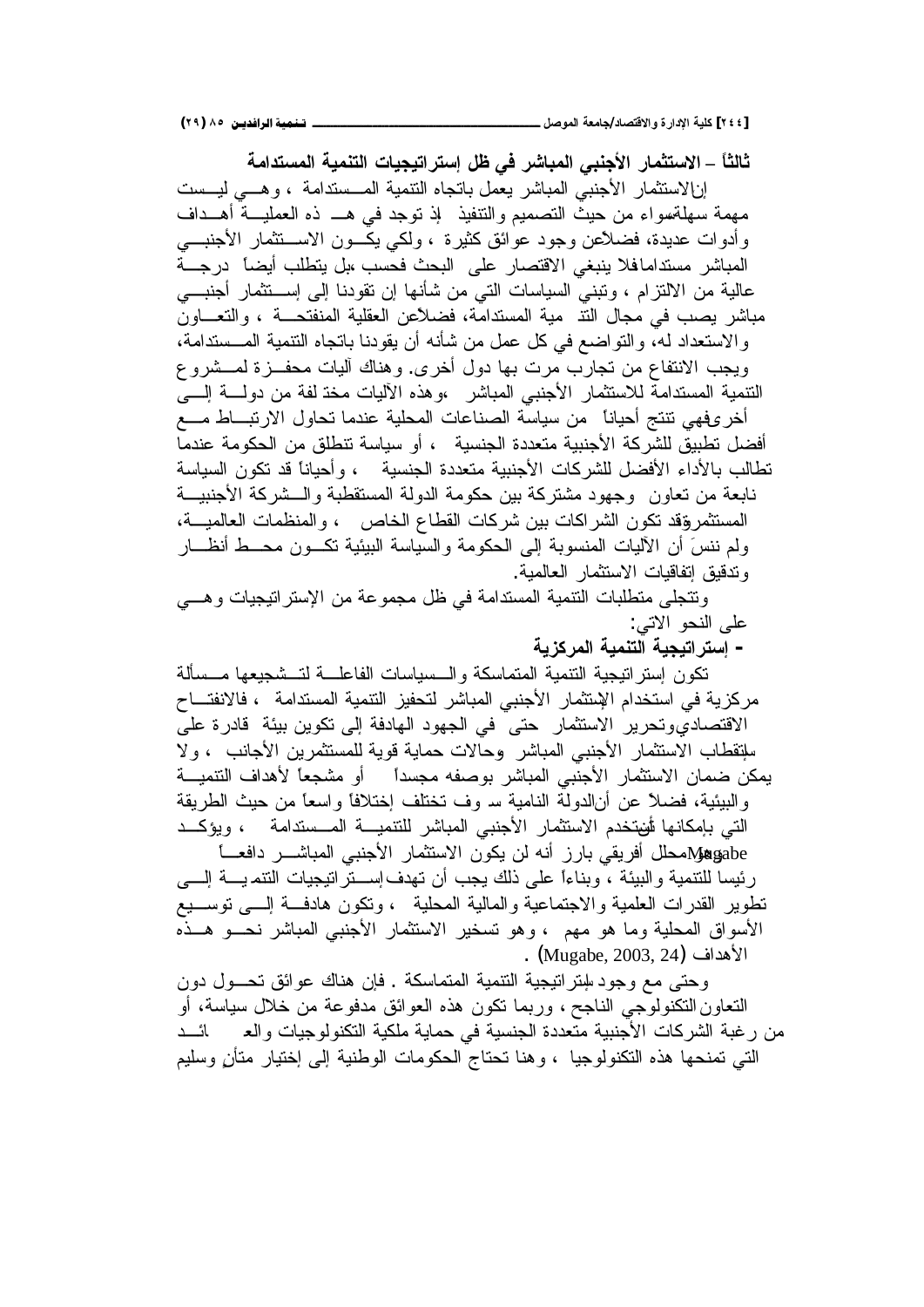**[ÏÑÒ] ƑŕŒŧŬƃŒƍƑŕƄŞƃŒººººººººººººººººººººººººººº ... ŘŒŧƒźřƆ¾ŲƑżŧŬœŕƆƃŒƑŕƈŞƙŒŧœƆśřŪƙŒ**

.(Gallagher and Zarsky, 2003, 24)

– إستراتيجيات الشركات الأجنبية متعددة الجنسية : أهمية التعاون والتطبيق الجيد تعمل الشركات متعددة الجنسية على مشاركة كل مـــن الحكومـــات الوطنيـــة والشركات المحليةوكل المؤسسات التبي من شـ أنها الاهتمام بالبيئة والنتمية ســـواء كانت إقليمية أو عالمية في تحديد خيارات الاستثمار وفرصتها التجارية بالانـــسجام مع أهداف النتمية التبي وضعتها الحكومات ، وهذه الموافقة على التلاؤم والانـــسجام مع برنامج النتمية والنعاون يجعل نحديد خيارات الاستثمار ضمن منظور عــالمـــــــــي .(Porter, 2002, 2) ونؤكد مؤسسات النتمية أنههارة الشركات الأجنبية متعددة الجنسسية تكمـــن وراء المهدف، وهو تحسين أداء التتمية من خلال إســتر اتيجيات تتبناهــا الــشركة ونقودها من خلال نوظيف كفاءة الشركة مــع المنظمـــات والمؤســـسات العالميـــة والحكومية والمجتمع المدني في مجهال النتمية، ويمكن للسشركة الأجنبيـــة متعـــددة الجنسية إن تمارسٌ دورا ۖ مهما فـــي نـــشر النطبيـــق الجيـــد فـــي الإدارة البيئيـــة والاجتماعية، ولتحقيق ذلك يتطلب من الشركات أن تتبنى معايير عالمية أفضل في كل عملياتها العالميؤتستمر في تدريب القوى العاملة المحليـــة لتعزيـــز قـــدرتها .(ODI, 2002, 15) ومر اقبتها – إستراتيجية معايير موا**ط**نة المؤسسة الجيدة نقوم الشركة بمبادرات طوعية لتشجيع النتمية المستدامة من خلال تحاكميتهـــا الداخلية بحيث تشتمل على الأخذ بالحسبان المعاملة العادلة بين حملة الأسهم ســـواء كانوا أفراداً مواطنين أم أجانب ، وكذلك النتسيق بين الشركة وحملـــة الأســـهم فــــى نكوين الثروة ونوفير فرص العمل التي من شأنها أن نحسن وضع عوائل عديدة من خلال رفع الفقر عن كاهلهم والمساندة المالية لخلق المـــشروع الأفـــضل ، وكـــذلك الإفصاح بدقة عن مركز الشركة المالى والأداء والملكية وإظهار تحاكمية المؤسسة وليس هذا فحسب،وإنما الإفصاح عن الأخطار الخاصة بالالتز امات البيئية ، فــضلا عن الإفصاح عن كل المعلومات الخاصة بالموارد البشرية والعـــاملين وسياســـات الشركة في الموارد البشرية وخطط المالكين ، وندخل هذه المهام ضمن مبادئ الدول الصناعية فىالاحتياطات والتحوطات الخاصة لة حاكمية الشركة فـــي مـــسؤولياتها الاجتماعية (الجميل، ٢٠٠٥، ٨-٩). وموافقتها على التعاون مع حكومـــات الــــدول النامية المستقطبة للاستثمار الأجنبي المباشر ، إن مثل هذه الجهود سـوف تــذهب سدي من خلال معابير عالية الز امية لمو اطنة المؤسسة الجيدة بالنــسبة للــشر كات .(لأجنبية متعددة الجنسية (Zarsky, 1999, 48) - إ**ستراتيجية مستوى إستجابة الشركة** بعتعظم التأثير الشامل للاستثمار الأجنبي المباشر في التتمية المسستدامة ، على سياسات الحكومة في الدولة المستقطبة والبلد الأم وعلى سلوك الشركة متعددة الجنسيات نفسهلوفيما يتعلق بالأخيرة فإن اللسمة ذات الأهمية الخاصة للعقد الأخير

وجهود حثيثة تسعى إلى تخفيض معلوفة نقل التكنولوجيا وبناء القـــدرات الذاتيـــة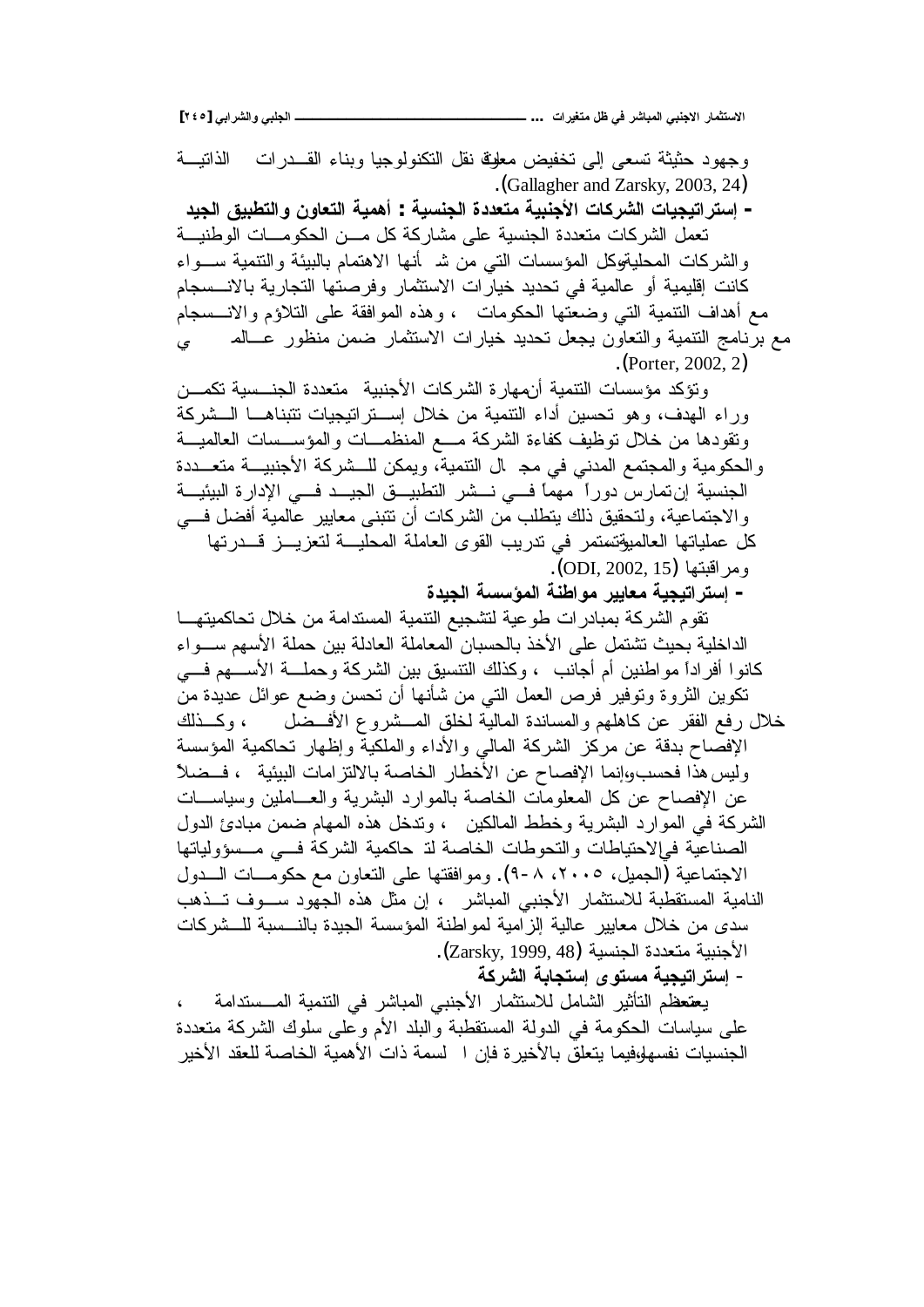كان التركيز على سلوك المؤسسة المسؤول ، فالشركات ولا سيما الشركات الكبيـــرة كانت قد تعهدت وعلىي نحو منزايد الممبادرات الطوعية لتقديم جدول أعمال للتتميـــة المستدامةِقضم هذه المبادرات إصدار قـــوانين الإدارة ، وتنفيـــذ أنظمـــة الإدارة المرتبطة والأحدث، من بينها الإبلاالمجام عن الأداء غير المالي للشركات ، وكانت الشركات قد تعهدت بهذه المبادرات لأسباب مختلفة لتحـــسين الخـــضو ع القـــوانين والأنظمة للسيطرة على مخاطر المقاضـــاة ، ولتحــسين العلاقــات مـــع العمـــلاء والشركات الشريكةولتحسين العلاقـات مــع المجتمعـــ ات التـــى تعمــل فيهـــا .(OECD, 2001, 5-6)

ونتم الاستجابة من خلال ما بأتبي :

- ŶŲƔƒŨƅŔŧƎŸśƆƅřƔŷƏųƅŔũƔŗŕŸśƅŔƓƍ **:(ŗƂŧŬºƃŒ) ŗŪŪŌƆƄƃŗƒŧŒťƗŒƇƒƈŒƍƀƃŒ .**Ï المعابير والمبادئ مسبقا لإدارة الشركة ، وتُغطى سلسلة من القضايا وأســعارها وطرح كل دعامة من الدعامات الاقتــصادية والاجتماعيـــة والبيئـــة للتتميـــة المستدَّامةومن هذه القضايا الإدارة البيئية وحقوق الإنـــسان ومعـــابير العمـــل ومحاربة الفساد وحماية المستهلك وإفصاح المعلومات والعنافسة والعلوم النكنولوجيـــا . (WDM, 2003, 22-23) and (OECD, 1998, 10)
- Ũ»ƔſƊśƅŘũŔŧƙŔř»ƈŴƊŌũƔƏ»ųśŗŚŕƄũŮƅŔƇƏƂś **: ŗƂŧŬƄƃŗƒőƒŕƃŒŖŧŒťƗŒŗƆŲƈŊ.Ï** الاستراتيجيات والنعهدات التي وجدت في قوانين الإدارة ولا سيما أن شــــركات عديدة تدخل أنظمة إدارة بيئية ونظام الإدارة البيئية الفاعل هـــو الـــذي يحـــدد وير اقب المخاطر المرنبطة بالبيئة ويزيد مـــن ادخــــارات الكلفـــة مــــن خــــلال الاستخدام الكُثِّر كفاءة للموارد والطاقة ، وعلى الــشركات إن تــسعى لزيـــادة مصداقية التز اماتها البيئية من خلال إصــدار تفاصـــيل نظـــام الإدار ة البيئيـــة .(OECD, 2001, 8) and (Mcnally, 2003, 13) الخاصة بها
- **الإفصاح عن الأداء البيئي للشركة والحكم الصالح :** الإفصاح هو أحــد آليـــات التحاكمقيالجيدة أو الحكم الصـالـح ،هوا يُطرَحُ سؤال عن مـاذا يفصـح ، وما هـــي المعلومات التي لا يمكن الإفصاح عنها؟ إن عملية الإفصاح لا بد إن تشمل كــل المعلومات والبيانات وما حصل في الشركة (داء الـــشركة ) وبالنفـــصلي عبـــر النقارير البومية والشهرية والفصلية والنصف سنوية والسنو ية، وما يخص الأداء
- المُعاضي ونتائجه تفصيلياً ، إلا أن هناك معلومات تقسع تحست بنسد المعلومـــات الاستراتيجية تكون رهينة السرية في الإدارختي يحين تحقــق نتائجهـــا ، وفقـــا لشمولية عملية الإفصاح، بما يوفر صورة كاملة وشـــاملة بنـــشاطات وأعمــــال الشركة، ولا بد من الإفصاح أيضاً عن المعلومات الخاصة بالأداء الفعلى للإدارة عن كيفية تعاملها مع هذه الأخطار ، ومن ضمن أداء الشركة هناك الأداء البيئـــي للشركة، أي الإفصاح عن الأداء البيئي للشركة (الجميل، ٢٠٠٥، ١١)، ويسنجم عن هذا الأداء أخطار .
- لذا من المفروض أريكون الأداء البيئي مستخدما من قبل عد د من الـــشركات التي نقوم بالإفصاحاللوبلاغ عن نتائج جهودها ونـــشاطاتها البيئيـــة للجمهـــور ،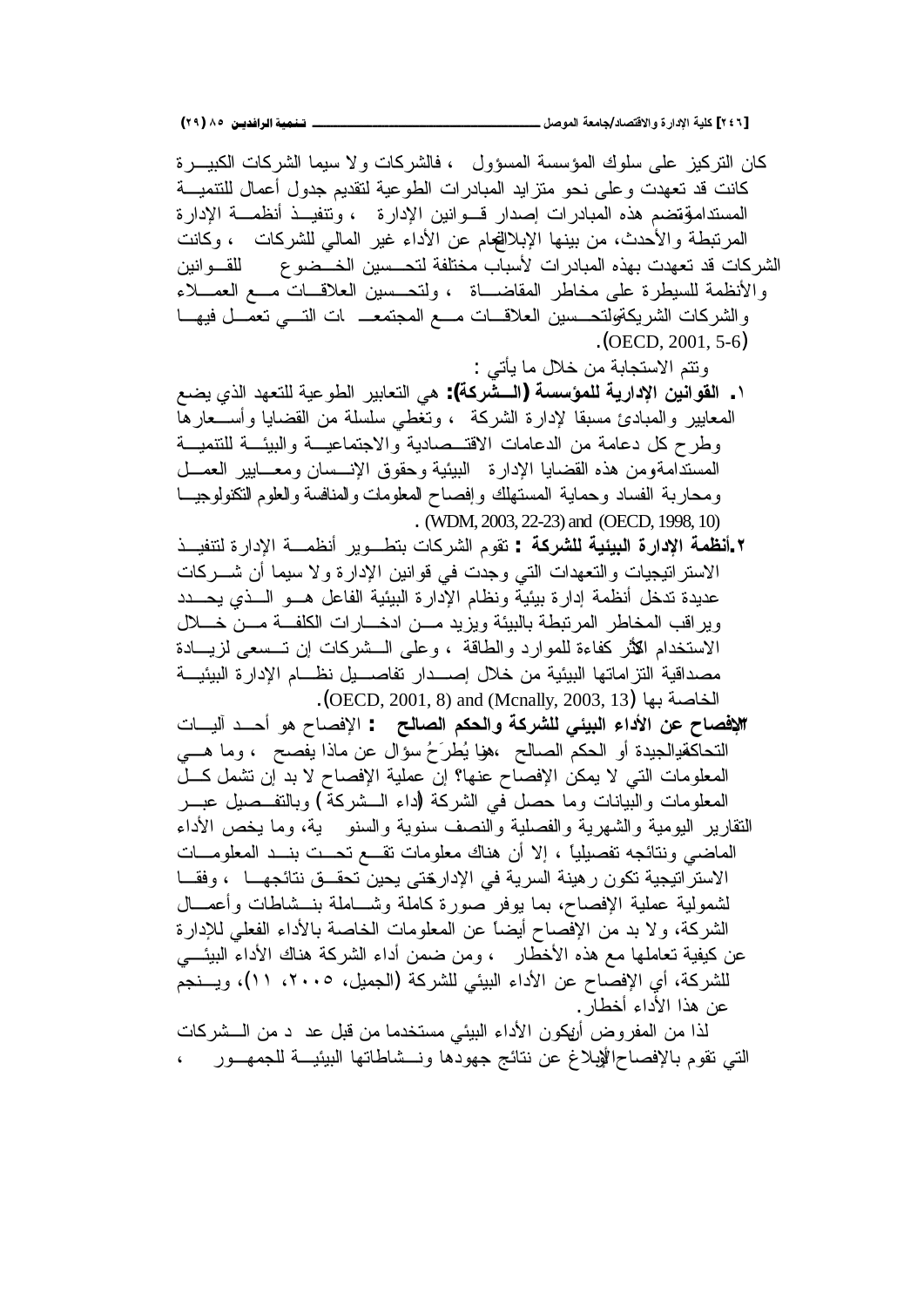**[ÏÑÔ] ƑŕŒŧŬƃŒƍƑŕƄŞƃŒººººººººººººººººººººººººººº ... ŘŒŧƒźřƆ¾ŲƑżŧŬœŕƆƃŒƑŕƈŞƙŒŧœƆśřŪƙŒ**

فالشركات نواجه ضغوطا متزايدة لنشر نقارير شاملة عن أدائها البيئي ، بمـــا فيهـــا المعلومات الكمية التبي نعود ولسنوات عديدة مضت مـــع الإشــــارة اللــــي نجاربهـــا السالبة، ففي الاقتصاديات التبي تطبق فيها الإدارة البيئية وإســـعة الانتـــشار يكــون الطلب على التقارير الببئية ذات النوعية العالية ، ويتزايد بوصفه خطوة تاليــــة فــــي التطبيق البيئي التعاوني المتقدم ، وما يزال الإفصاح عن الأداء البيئي غيــر شـــائع نسبيا، وهناكغنلإف ملحوظ في الكيفية التي نتشر فيها المع لومات والبيانـــات فـــي هذا الشأن (OECD, 2001, 8)، كما أن التخطيط واستخدام الموارد ونشاطات القطاع الخاص يجب أن كِون تحت السيطرة ، والنباين الاقتصادي بين الدوليفرض علـــي الدول المتقدمة مسؤولية مساعدة الدول النامية في بناء قدرتها التنظيمية ، ويمكـــن أن يكون هذا الدعم مرتبطاً بتدفقات الاستثمار المتزايدة والالتزامات بموجب اتفاقيــات الاستثمار الموجودة أو العالمية الجديدة بنوء القدرة التنظيمية عملية طويلة الأجل ، وغير مؤكد وفي الأجل القصير إلى المنوسط، لذلك فمن الــضروري بنـــاء إطـــار للتنظيم العالمي والتنسيق ،لضمان الاستثمار الأ جنبي المباشر في تـــشجيع التنميـــة . (Mc Nally, 2003, 3-4) .

- إستراتيجية التنظيم بين المستثمر والدولة المستقبلة

عندما تقوم الدولة المستقطبة بالتنظيم من خلال مطالبة الــشركات الأجنبيـــة متعددة الجنسية بمعايير أعلى من الشركات المحلية \_ هنا تقـــوم الـــشركات متعـــد\_ دة الْجنسية بتفسير ذلك التميز والتنظيم على أنه تعسفي ، وأنه جاء على أساس حقـــوق الملكية في حين تفسر ه الدولة المستقطبة على أنه لا يجوز المقارنة بسين السشركات الأجنبية متعددة الجنسية والشركات المحلية فالتمييز من الدولة المستقطبة قائم علسى أساس نوعية نلك الشركات من خلال أدائها البيئي والاجتماعي إلى جانـــب أدائهـــا الاقتصادي، إلاّ إن الشركات لا يتظر اليهاعلى هذا الأساس ، ويتم التعبيـــر عنهـــا باجر اءات نقدية (WDM, 2003, 20**)**.

من هنا فإن التنظيم لليوڧلة المستقطبة والبلد الأم للسشركة لا يعسد كافيـــا لتحقيق الاستثمار المستدام وا لمسؤول، بل يجب تعزيــز دور مؤســسات المجتمــع الْمَدْنِي فِي كُلِّ مِنَ الْدُولَةِ الأم والْمُسْتَقْطِبَة ۖ لَعَرْقَلَةُ سِلُوكِ الْمُؤْسِسَةِ غَيْرِ الْمُسْسَؤُولِ ۖ ، وهذا ينطلب دعما ً لشفافية المستثمر والإبلاغ عن الأثار البيئية وقابلية بناء المجتمع الْمَدنِي (Porter, 2002, 21)، الذي يكون له القدرة على مر اقبة أعمال تلك الشركات في الدولة المستقطبة ومقارنتها بالمعابير المعتمدة ، ولهذا تشكل مؤسسات المجتمـــع المدني عناصر ضغط ومقاومة ، لا بل يمكن وصفها بأنها جهات للرقابة الخارجيـــة على التزامات الشركات تجاه المجتمع الذي نعمل فيـــه وغالبـــا مــــا تـــصدر نلـــك الشركات نقارير مستمرة مؤثرةفي مستوى الأداء الاجتمـــاعي للـــشركة ، والحـــد الأدنى الذي لا يمكن إن نصل اليانشركة في إطار مسؤوليتها الاجتماعية ، والحــد الأعلى، لذلك نؤشر في الوقت نفسه أفلِل في الأنظمة التي تمارســـها الـــشركة ، فضلاً للإلتزامات التي نقدرها والمنافع التي حققتها الشركة نجاه المجد متمع السذي نعمل فيه ونطبيق العدالة (الجميل، ٢٠٠١، ٣٦).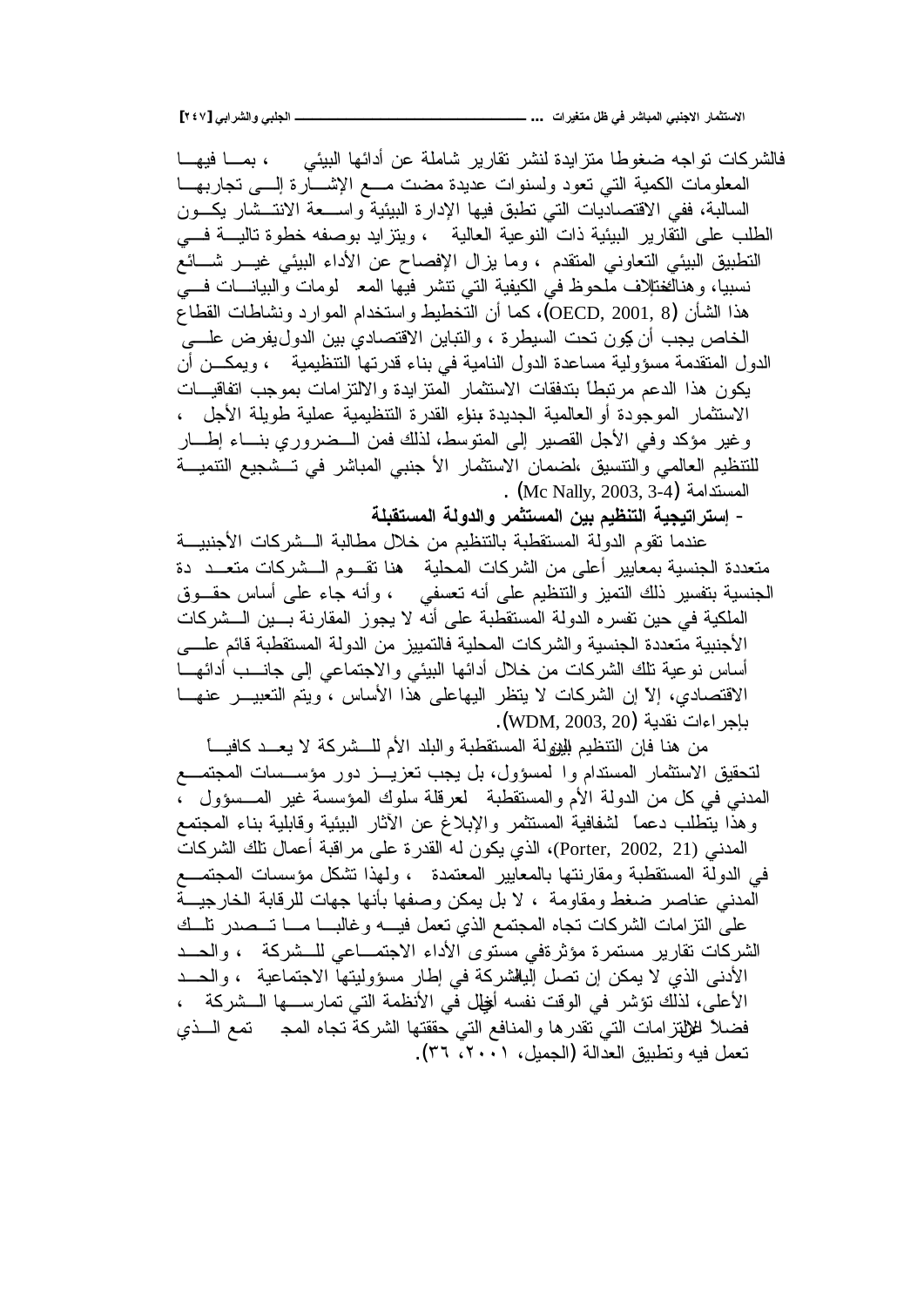وبإمكان الاستثمار الأجنبي المباشر أن يكون مستدامـًا بنـاعَطي مــــا ذكرنــــاه ، وإنكان داخل نظام أوسع يشجع هياكل السسوق الجيـــد ة، ويكـــون منـــسجماً مــــع للإنز لتيجيات الوطنية والعالمية الموجودة للاستدامة ، وهذا مايجعلنا ندرك الحاجـــة الِمُ جهود متعددة الأطراف للإزالة الأمور التقليدية وتـ خفيف الفساد ولزيادة القـــدرة على الالتزام بالاستراتيجيات الوطنية للتنمية المستدامة والاتفاقيات البيئيـــة متعـــددة .(WWF, 2000, 6) الأطر اف

– إستر اتيجية الاتفاقيات الدولية والدول المستقطبة

تكون معظم إنفاقيات الاستثمار العالمية والمنظمة على نحو متعدد الأطـــراف مثل (NAFTA, EU) و الاتفاقيات الثنائية هي إتفاقيات أو أدوات لحماية المــستثمر بن الأجانب للتعويض عن مصادرة الملكية ، أومعاملة المستثمرين المعاملة الوطنيـــة ، أو لزيسادة إمكانية وصول المستثمريين الأجانب إلى قطاعسات معينسة WDM) .2003, 7)

لكنها في المقابل تقيد قدرة الحكومات الوطنية على نتظيم نشاطات المستثمرين الأجانب ضمن الأسبقيات التتموية والبيئية والاجتماعية ، وتبين عمليــــأ أن المعيــــار لأنظمة الاستثمار العالمية يفضل المصالح التجارية الضيقة للمــستثمرين الأجانـــب على المصالح الاجتماعية والبيئية الأوسع ، فتتنهي بفشل اتفاقيات الاستثمار العالميـــة الموجودة التي تطالب حتى بأدنى المعايير لمسؤولية المؤسسة (Porter, 2002, 1). لذا يجب تكوين اتفاقيات متعددة الأطراف ، تحاول أن تربط بين المـــستثمرين والدولة المستقطبة، وتحاول أن ندرك الحدود الضرورية لتحرير الاستثمار بأسلوب منهجي ومتماسك، وأن يكون هناك نوازن بين مصالح المستثمر والدولة المـــستقطبة  $(WWF, 2000, 4)$ 

- ر ا**بعاً إنموذج العلاقة بين الاستثمار الأجنب**ي المباشر والتنمية المستدامة المؤشرات المعتمدة في الدراسة للتعبير عن التتميـــة المــــ ستدامة والاســتثمار الأجنبي المباشر ونتمثل في الاتبي: أ. الموَشر<sub>ِ</sub>ات المعبرِة عن التنمية المستدامة
- ۰ . **غاز ثنائي اوكسيد الكربون**: يعد غاز ثنائي أو كسيد الكربون مـــن المؤشـــرات المعبرة عن البيئة، وذلك لتأثيره على الاحتباس الحراري ,Engelmam, Robert) ودر ع الأوزون، كما أن مصدر إنبعاثاته نتيجة الفعاليات الاقتـــصـادية (1998, 9 من عملية الإنتوالممبتنزاف الغابات واستهلاك الوقـــود المتحجـــر والطاقـــة ، (موسى شيت، ٢٠٠٠، ١٠٨)لتي تسبب الضرر البيئي ، إذ يشكل هــذا الغـــاز نسبة ٥٥%من نسبة انبعاثـ ات الغاز ات إلى الغلاف الجوي، كما أن كمية تركـــز هذا الغاز نشكل ٢٨٠ جزءا قبل عملية التــصنيع التــــى جـــاءت بهـــا الثــــورة الصناعية (UNEP, 1999, 348) وقد ارتفع هذا التركيـــز إلــــي ٣٢٥,٥ جـــزءاً بالمليون في عام ١٩٧٠ (UNEP, 1999, 335).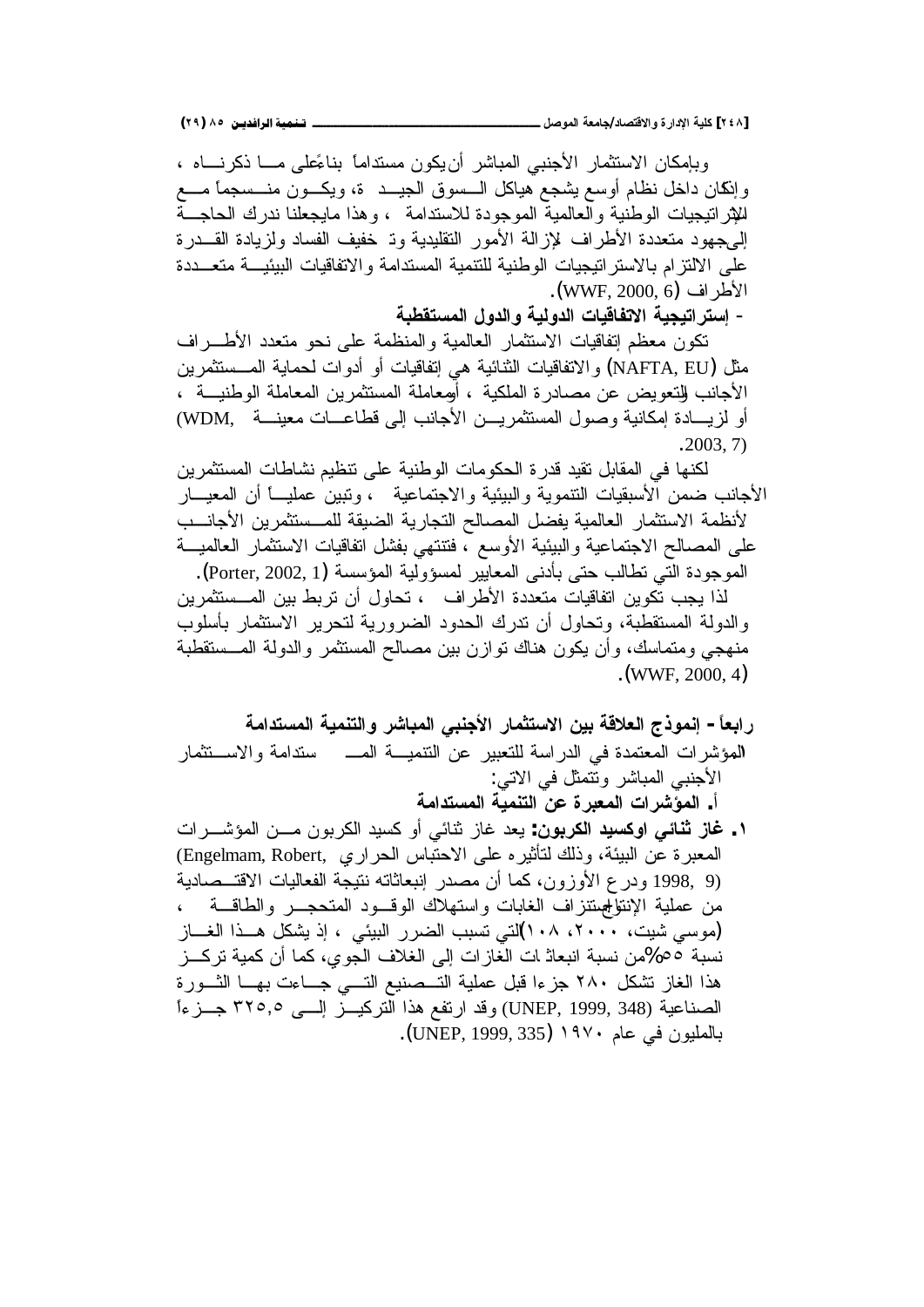**[ÏÑÖ] ƑŕŒŧŬƃŒƍƑŕƄŞƃŒººººººººººººººººººººººººººº ... ŘŒŧƒźřƆ¾ŲƑżŧŬœŕƆƃŒƑŕƈŞƙŒŧœƆśřŪƙŒ**

 ƒũŕŲ»ţƅŔũƏųśƅŕŗųŗśũƔĻŔũŮŎƈŧŸƔřƁŕųƅŔƃƜƎśŬŔƓžŶŬƏśƅŔƉŏ **:ŗºſœűƃŒ .Ï** كما أن النوسع في استهلاك الطاقة يعد أحد أهم العوامل المسؤثرة فسي البيئـــة (عبدالله، ۲۰۰۰، ۲۰۰)، ولاسيما أن هناك نزايدا في استهلاكها في كـــل مـــن الدول المتقدمة والنامية على حد سواء (موسى شيت، ٢٠٠٠، ٤٤-٤٧)، إلا أن الدول المتقدمة كان لها النصيب الأكبر من الاستهلاك في الما ضيى والحاضـــر ، في حين تسعى معظم الدول النامية أن تصبح في نمط سلوكها الاقتصادي فسي مجال النكنولوجيا مشابهة للدول الغنية ، وقد إرتفع استهلاك العالم مـــن الطاقـــة نحو ١٨٦ % في عام ١٩٩٦م معدلاً قياسياً. أما السكان فيعد مؤشر السكان من المؤشرات المهمة في الاقتصاد والاجتم اع معا، إذ إن السكان العنصر الـــرئيس في عملية الإنتاج واستغلال الموارد الطبيعية التي يصدر عنها إنبعاثات الغازات والنفايات هذا من جهة ، من جهة أخرى يعد السكان من المستهلكين لـــذا يــــسهم نمط استهلاكهم وسلوكهم الاجتماعي في الانبعاث والنفايات. ويعد هذا المؤشر عنصررنابط بين الاقتصاد والاجتمــاع والببيئــة ، وإذا مـــا

حصل تو ازن بين هذه الأركان الثلاثة فإن فرص تحقيق النتمية المستدامة ممكنة. ب. المؤشرات المعبرة عن الاستثمار الأجنبي المباشر

بعد أن تم اختيار المؤشرات المستجيبةلتعبير عن التتمية المستدامة ، أصـــبح لا بد من إختيار مؤشرات مفسرة لقياس أثر الاستثمار الأجنبي المباشر على التنمية المستدامة وذلك من خلال الاعتماد على حركة تدفقات الاستثمار الأجنبي المباشـــر عبر الحدود بوساطة الدمج والحيازة في ثلاثة قطاعات ، تتضمن هــذه القطاعــات صناعات وخدمات فرعية تثنكل مجال ندفق الاستثمار الأجنبي المباشر إليها والتي عرضت من خلال نقارير الاستثمار العالمية وتـظهر أثر هذه التدفقات علمي التتميـــة المستدامة.

**ŜŦƍƆƈƗŒŻƒŮƍř .Ï**

لغرض نوضيح العلاقة بين الاستثمار الأجنبي المباشر والمعبر عنسه بثلاثسة قطاعات رئيسة التي تحتوي بدورها على قطاعات فرعية دخــل اليهـــا الاســـتثمار الأجنبي المباشر عن طريق عمليات الدمج والحيازة ، والنتمية المسندامة النسي نسم التعبير عنها بمؤشرات ثلاثة إستنبطت من مجموعة المؤشرات التسى وردت فسى الجانب النظري، وهي كل من إنبعاث غاز نتائي أوكسيد الكربونCO2، واستهلاك الطاقة غير المتجددة ، ومعدل إنبعاث نتائبي أوكسيد الكربونµانسبة للفرد الواحــد ، وفي ضوء ما نقدم من فصول أحاطت بهاً سواء أكانت نظرية أم إحصائية ولغرض تطبيـــــق ذلـــك تجريبيــــا فـــــى إنمــــــــو، إعتمـــدت الــــصيغة الرياضــــياتية الأتبة :

 $Y_i = \beta_0 + \beta_1 X_1 + \beta_2 X_2 + \beta_3 X_3 + U_i$ ... لمتغير المستجيب المعبر عن التتمية المــستدامة الــذي تــم التعبيـــر عنـــه  $Y_i$ بالمتغبر ات الآتبة وفقا لمتغبر ات الجدول. المتغير المستجيب الأولى يمثل: إنبعاثات غاز نتائبي أوكسيد الكربون. [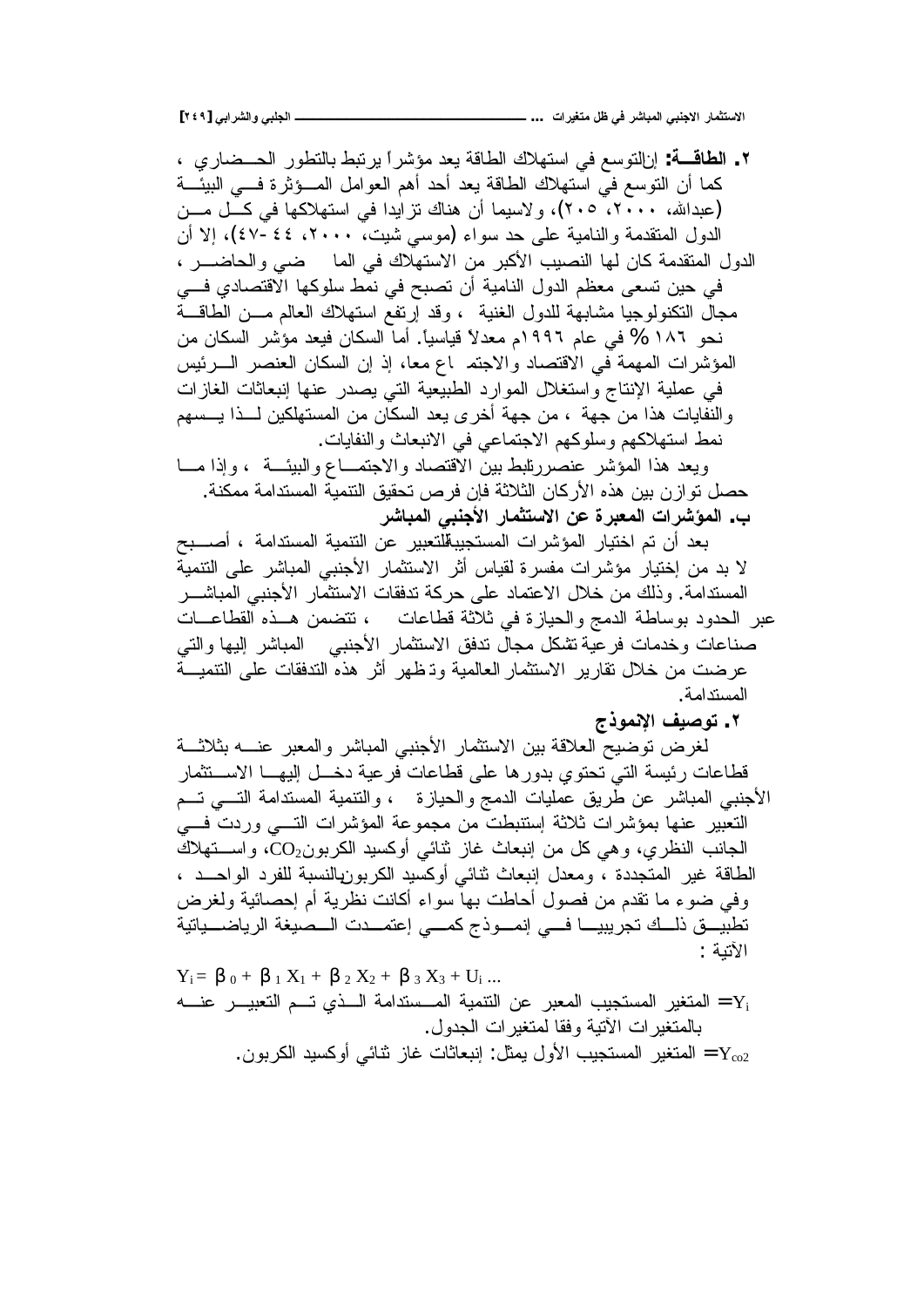**(ÏÖ) ÕÒ ÞNë¢Ë¦×ìÜàN**66666666666666666666666666666666666666666666666666666666666666666666666666666666666666666666666666**¾ŮƍƆƃŒŗŶƆœŞ/ťœŮřſƙŒƍ ŖŧŒťƗŒŗƒƄƂ [ÏÒÍ]** لمتغير المستجي الثاني يمثل : الطاقة غير المتجددة معبر عنها بألف طـــن " المتغير المستجيه الثاني يمثل ا متر ي للوحدة الواحدة. ¥ =المتغير المستجيب الذ الث يمثل: معدل نصبيب الفرد من غاز نثـــائي أوكـــسيد الكر بو ن . المنغيرات المفسرة لأثر الاستثمار الأجنبي المباشر علـــي منغيـــرات التنميـــة = المنغيرات التنميـــة المستدامة التي تم التعبير عنها بالمتغيرات الأنية وفقا لبيانات الجدول. لخقطاع الأول الذي يمثل : القطاع الأولى الذي يتضمن قطاعات فرعية  $\mathrm{X}_1$ مختلفة خفطاع الثاني الذي يمثل : القطاع الصناعي الذي يتــضمن قطاعـــات  $\text{X}_2$ فرعيّة مختلّفة والبالغ عددها أربعة عشر قطّاعاً. لقطاع الثالث الذي يمث ل: القطاع الخدمي الذي تضمن قطاعات فرعية $\text{X}_3$ مختلفة والبالغ عددها إنتـا عشر قطّاعـًا. وسوف بعتمد في هّذه الدراسة على متغيرات ثلاثـــة للتعبيــــر عـــن التتميـــة المستدامة التي تشكل متغيرات مستجيبة، أما المتغيرات المفسرة للعلاقة فهي ثلاثـــة

قطاعات نتضمن القطاع الأولى والصناعي والخدمي.

**ŧŒťšƈƙŒ¾ƒƄšřŝőœřƈ .Ŋ .Ð** لقد أستخدم الانحدار الخطي المتعدد لغرض إيجاد أثر المتغيرات المفسرة في المتغير المستجيب خلال مدة الدراسة ١٩٨٧ – ٢٠٠٣، والذي سوف يعتمــد فـــي نوضيح العلاقة مع المتغيرات المستجيبة ، وهي غاز نثائي أوكسيد الكربــون CO2، واستُهلاك طقة غير المتجددة ، ومعدل نصيب الفـــرد مـــن غـــاز نثنـــائـي أوكـــسيد الكربون، وبما أنهدة الدراسة سبع عشرة سنة ، من هنا فإننا سوف نـحــصل علــــي سبع عشرة مشاهدة لكل قطاع خلالٌ مدة الدراسة ١٩٨٧ – ٢٠٠٣، علما أن قيمة t الجدولية ١,٧٤٠، وفيمة F الجدولية هي ٣,٤١ (شربجي، ١٩٨١، ٨٩) للقطاعــات عينة الدراسة خلال المدة ١٩٨٧ – ٢٠٠٣ وكما يأتـي :

| الجدول ۱                                                                      |  |
|-------------------------------------------------------------------------------|--|
| تأثير المتغيرات المفسرة في المتغير المعتمد $\mathbf{CO_{2}}$ خلال مدة الدراسة |  |
| $Y \cdot Y = 19AY$                                                            |  |

| قيمة F<br>المحسوية | معامل التحديد<br>R <sub>2</sub> | القطاع الثالث<br>(خدمي)<br>X3         | القطاع الثاني<br>(صناعی)<br>X2 | القطاع الأول<br>(أولي)<br>X1                            | ثابت معادلة<br>الانحدار | لمفسرة | المتغير ات<br>المتغير<br>المعتمد |
|--------------------|---------------------------------|---------------------------------------|--------------------------------|---------------------------------------------------------|-------------------------|--------|----------------------------------|
| %17,11             | $%Y$ ٦                          | $\cdot, \cdot \cdot \cdot \cdot \tau$ |                                | $\cdot, \cdot \cdot$ $\epsilon$ $\tau$ $\circ$          | ۲٥۱                     |        |                                  |
|                    |                                 | . v7                                  | ۳.۲٥                           | ۲.۷۹                                                    | ۱۷۳,۱                   |        | O <sub>2</sub>                   |
|                    | $P \leq 0.05$                   |                                       | لى مخرجات الحاسبة              | ا <b>لمصدر</b> : الجدول من إعداد الباحثين بالاعتماد علم |                         |        |                                  |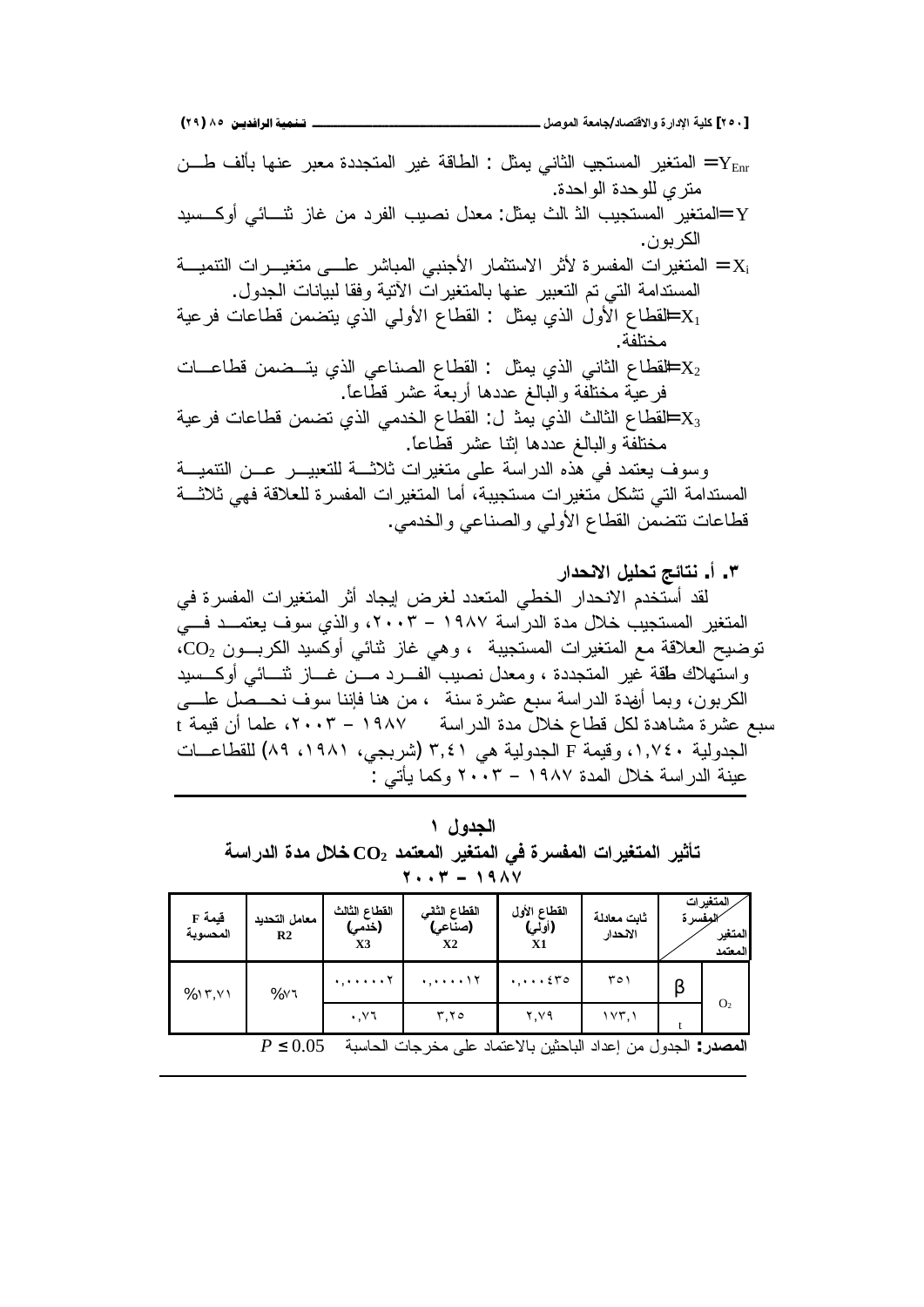**[ÏÒÎ] ƑŕŒŧŬƃŒƍƑŕƄŞƃŒººººººººººººººººººººººººººº ... ŘŒŧƒźřƆ¾ŲƑżŧŬœŕƆƃŒƑŕƈŞƙŒŧœƆśřŪƙŒ**

 $\, {\bf R}^2 \,$  نشير نتائج الإنموذج الموضحة في الجدول أعلاه من خلال معامل التحديد أن ٧٦% من التغيرات الحاصلة في المتغير المستجيب غاز نتائي أوكسيد الكربــون تفسر بوساطة الاستثمار الأجنبي في مجال القطاعات الثلاثة التي تمثلها المتغيـــرات المفسرة والمقدرة في الإنموذج، وأن ٢٤% من التغيرات تفسرها عوامـــل أخـــري. وأظهرت نتائج التقدير أن قيمة المحسوبة أكبر من نظيرتها الجدولية ، مما يؤكــد معنوية الإنموذج بصفة عامة من الناحية الإحصائية، وعند إختبـــار مـــدى قابليـــة المتغير ات المفسرة في تفسير التغير ات الحاصلة في المتغير المستجيب، تبـــين بـــأن قيمة t\* المحسوبة بالمتغيرات المفسرة التي يتضمنها الإنموذج المقدر أكبر من قيمة نظيرتها الجدولية عند مستوى معنوية 0%، أي كلما زاد الاستثمار الأجنبي المباشر في القطاع الأول أدى ذلك إلى زيادات في كميات انبعاث نتائبي أوكسيد الكربــــون، ومن ثعيكون هذا سببـ فمي النثوث البيئي بـا سنتثناء القطاع الثالث x3 الذي كان قيمـــة tلمحسوبة له أقل من الجدولية ، إذا ليس له القابلية في تفسير التغيير في المتغيـــر المستجيب، أي ليس له أي تأثير معنوي عند مستوى معنوية 0%.

أما F المحسوبة على مستوى الإنموذكيكل فهي أكبر من الجدولية ، من ذلك نجد أن المتغيرات المفسرة لمها تأثير معنوي إيجابي في المتغير المعتمد وهــذا مـــا يثبت فرضية البحث الأولى.

الجدو <u>ل</u> ۲ تأثير المتغيرات المفسرة ف*ي* المتغير المعتمد استهلاك الطاقة غير المتجددة خلال مدة الدر اسة **١٩٨٧ –** ٢٠٠٣

| فَيمة F المحسوبة | معامل التحديد<br>R <sub>2</sub> | القطاع الثالث<br>(خدمي)<br>X3         | القطاع الثاني<br>(صناعي)<br>X2 | القطاع الأول<br>(أولي)<br>X1 | أ ثابت معادلة الانحدار                      | المتغيرات<br>المفسرة | المتغير<br>المعتمد |
|------------------|---------------------------------|---------------------------------------|--------------------------------|------------------------------|---------------------------------------------|----------------------|--------------------|
| ۱٦,٤٨            | %Y9,Y                           | $. \lambda$ TV                        | ۲٬۸٦                           | ۹۸,٠                         | $9Y \cdot 7Y \cdot 7$                       | β                    | استهلاك الطاقة     |
|                  |                                 | ۲۷.۱                                  | ۲,٤۱                           | ۲.۷٥                         | $Y \cdot 19V$                               |                      | غير المتجددة       |
|                  |                                 | $D < 0.05$ in $\mathbb{R}$ the single |                                |                              | المصدر المدرارين اعداد الرامثين الاعتراد عا |                      |                    |

**P** ≤ 0.05 **نفصدر** : الجدول من إعداد الباحثين بالاعتماد على مخرجات الحاسبة 0.05 ≥

تثبير نتائج الإنموذج الموضحة في الجدول ٢ من خلال معامل تحديــد  $\mathsf{R}^2$  أن ۷۹% من التغيرات الحاصلة في المتغير المعتمد استهلاك الطاقة غيـــر المتجـــددة نفس بوساطة الاستثمار الأجنبي المباشر في مجال القطاعا ت الثلاثة التـــي تمثلهـــا المتغيرات المفسرة والمقدرة فمي الإنموذج، وأن ٢١% من التغيرات تفسرها عوامل أخرى. وأظهرت نتائج التقدير أن قيمة F المحسوبة أكبر من نظيرتها الجدولية مما بؤكد معنوية الإنموذج بصفة عامة من الناحية الإحصائية، وعند إختبار مدى قابلية  $^{\star}$ t للمتغير اللففسرة في تفسير التغير ات الحاصلة في المتغير المستجيب تبين بأن t المحسوبة للمتغيرات المفسرة التي يتضمنها الإنموذج المقدر أكبر من قيمة نظيرتها الجدولية عند مستوى معنوية 0% إذ تعبر عن ســلوك طـــردي بـــين المتغيـــرات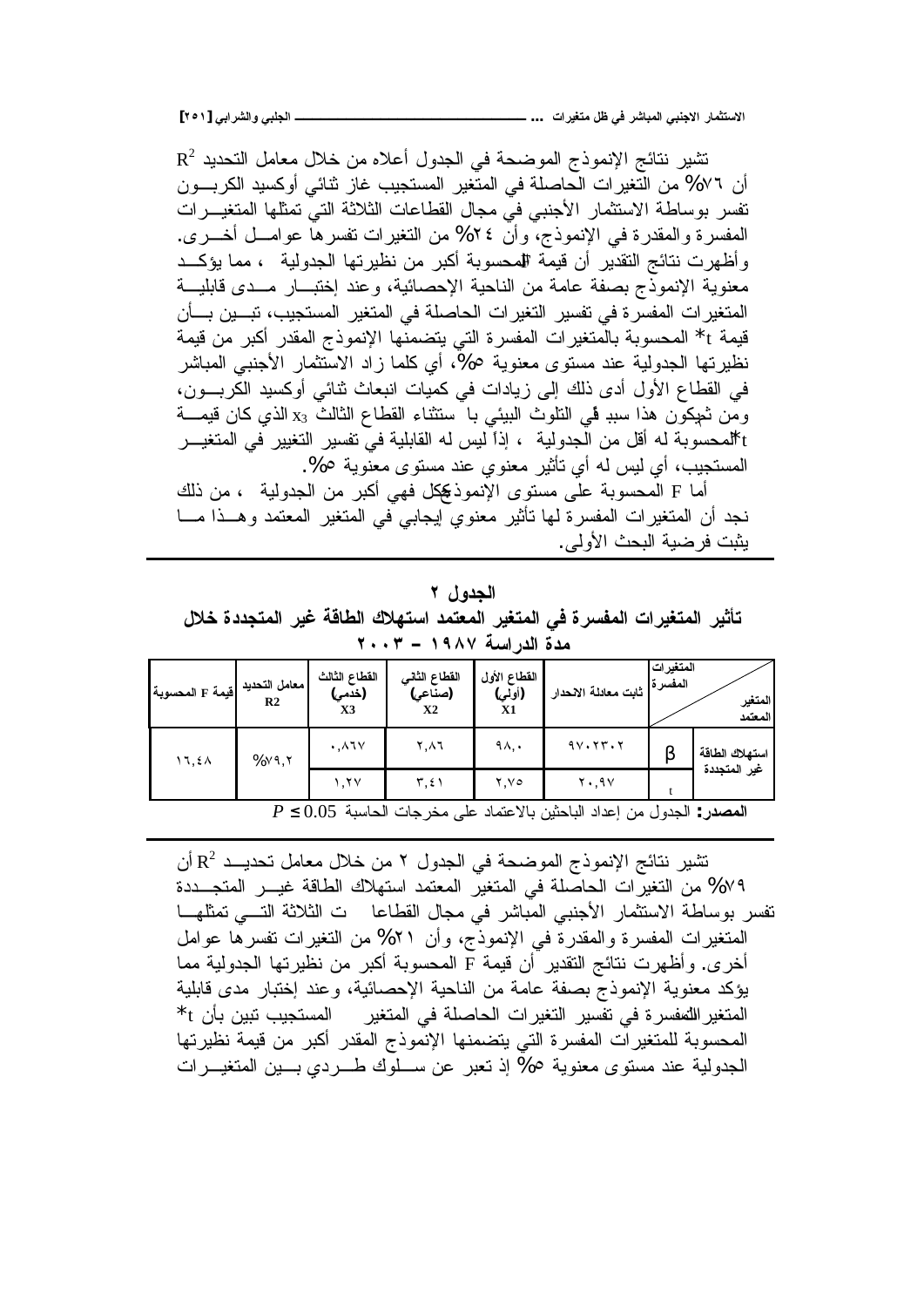**(ÏÖ) ÕÒ ÞNë¢Ë¦×ìÜàN**66666666666666666666666666666666666666666666666666666666666666666666666666666666666666666666666666**¾ŮƍƆƃŒŗŶƆœŞ/ťœŮřſƙŒƍ ŖŧŒťƗŒŗƒƄƂ [ÏÒÏ]**

المفسرة والمتغير المستجيب، أيكلما زاد الاستثمار الأجنبي المباشـــر فـــي هـــذه القطاعات أدى ذلك إلىيادات في كمية استهلاك الطاقة غير المتجددة ، ومـــن ثـــم تكون القطاعات المستهلكة للطاقة غير المتجددة مؤثرة في فرصة الأجيال المستقبلية في الحصول على الموارد الطبيعية غير المتجددة ، أي لا بد من وضـــع مؤشـــرات محددة تسمح بتيحدكمية الموارد الطبيعية التي يستنزفها المجتمع ودرجة نفا دهــا، وما هي الكمية التي يجب استهلاكها من قبل الجيل الحالي ، وما هي الكميات التسي يجبّ الاحتفاظ بـها للأجيال المستقبلية ، أي تحقيق النتمية من دون التأثير ســـلبا فـــي مستوى معيشة الأجيال القادمة ،من خلال الموازد ة بين استنز اف الموارد المتاحـــة ومنطلبات النتمية، فضلا عن أن زيادة الاستهلاك للطاقة غير المتجددة يؤدي إلى زيادة انبعاث غاز ثنائي أوكسيد الكربولافي يعد سبباً من أسباب النلوث البيئــــى باستثناء القطاع الثالث الذي كانت قيمة t\* المحسوبة أقل من الجدولية، إذليس لـــ 4 القابلية في نفسير النغير في المنغير المستجيب، إي ليس له أي نأثير، وهــذا يــدل على أن الاستثمار الأجنّبي فيه لا يؤدي إلى استنزاف الموارد الطبيعية ولا مانـع من الاستثمار في هذا القطاع ، أما F المحسوبة على مستوى الإنموذج ككل فهي أكبـــر من الجدولية، من ذلك نجد أن المتغيرات المفسرة لمها تأثير معنـــوى إيجـــابي فـــي المتغير المستجيب، وهذا ما يثبت فرضية البحث الثانية.

| الجدول ۳                                                                    |  |
|-----------------------------------------------------------------------------|--|
| تأثير المتغيرات المفسرة قبل الاستبعاد في المتغير المعتمد معدل نصيب الفرد من |  |
| غاز $\rm CO_{2}$ خلال مدة الدراسة ١٩٨٧ – ٢٠٠٣                               |  |

| فيمة F المحسوبة            | معامل<br>التحديد<br>R2 | القطاع الثالث<br>(خدمی)<br>X3 | القطاع الثاني<br>(صناعي)<br>Х2 | القطاع الأول<br>(أولي)<br>X1                                                 | ثابت معادلة<br>الانحدار | المتغيرات<br>المفسر ة | المتغير<br>المعتمد |
|----------------------------|------------------------|-------------------------------|--------------------------------|------------------------------------------------------------------------------|-------------------------|-----------------------|--------------------|
| $\mathcal{N}, \mathcal{N}$ | ۰۱.۹<br>%              |                               | $-$ + $+$ + + + + $\Lambda$    | 17                                                                           | ٦,٨٣                    |                       | معل نصيب الفرد     |
|                            |                        | ۸۵. ۰                         | Y.YY                           | 0.۲.۰                                                                        | 0۹. ۱۰                  |                       | $CO2$ من غاز       |
|                            |                        |                               |                                | $P \leq 0.05$ المصدر : الجدول من إعداد الباحثين بالاعتماد على مخرجات الحاسبة |                         |                       |                    |

تثبير نتائج الإنموذج الموضحة في الجدول ٣ من خلال معامل التحديد  $\, {\bf R}^{2} \,$  أن ٧٧١,٩ من التغير ات الحاصلة في المتغير المستجيب معدل نصبيب الفرد من غـــاز ثنائبي أوكسيد الكربوننفسر بو ساطة الاســتثمار الأجنبـــي المباشــــر فــــي مجــــال القطاعات الثلاثة التي تمثلها المتغيرات المفــسرة والمقــدرة فـــي الإنمـــوذج، وأن ا %٢٨, من النغير ات نفسره عوامل أخرى. وأظهرت نتــائج النقــدير إن قيمـــة F المحسوبة أكبر من نظيرتها الجدولية ، مما يؤكد معنوية الإنموذج بصفة عامة مـــن الناحية الإحصائية، وعند اختبار مدى قابلية المتغيرات المفسرة في تفسير التغيرات الحاصلة في المتغير المستجيب تبين بأن قيمة t\* المحسوبة للمتغيّــرات المفــسرة التي يتضمنها الإنموذج المقدر أكبر من قيمة نظيرتها الجدولية عند مستوى معنوية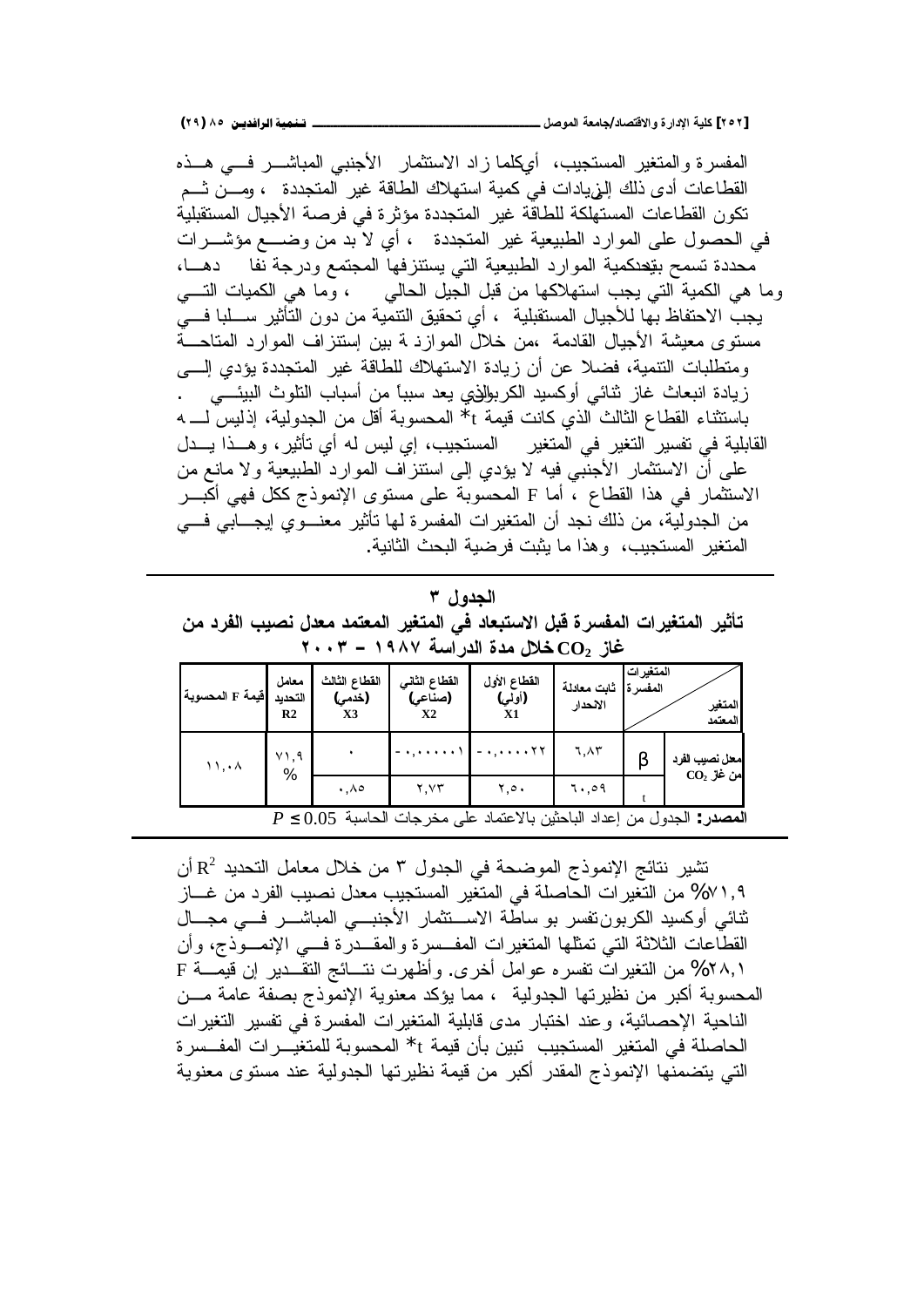**[ÏÒÐ] ƑŕŒŧŬƃŒƍƑŕƄŞƃŒººººººººººººººººººººººººººº ... ŘŒŧƒźřƆ¾ŲƑżŧŬœŕƆƃŒƑŕƈŞƙŒŧœƆśřŪƙŒ**

%0ى هناك سلوك عكسى بين المتغير ات المفسرة والمتغير المستجيب أي كلمــــا إنخفض الاستثمار الأجنبي المباشر في هذه القطاعات أدى ذلك إلى زيسادة نـــصيب الفرد من غاز ثنائي أوكسيد الكربون CO2، والسسبب فسي ذلسك يعسري إلسي أن الاستثمار الأجنبي المباشر في هذه القطاعات يؤثر بشكل مباشر في ســـوق العمـــل وتوزيع الدخلفهو يسهم في رفع معدلات الفقــر ، فـــالنمو الاقتـــصـادي المـــدفوع بالاستثمار من شأنه أرنساعد على رفع الفقر ، والضرر الاجتماعي والبيئي الـــذي يعرضه الفقر للخطر ٬ أما في حالة عدم وجود ندفقات الاستثمار الأجنبـــي المباشـــر فسيقود أللهي سلبي في سوق العمل وتوزيع الدخل بحيث نذ مصحم الدخول المتحققــة للأفر اد فيتجه هؤ لاء الأفر اد نتيجة الفقر المدقع إلى إز الة الغابـــات لزيــــادة الأرض الزراعية أو نقديم خشب الوقود ونعرية النزبة من الغطاء النباتي الذي يـــؤدي إلــــي التصحر، أي ما يطرح من غاز نثائي أوكسيد الكربون  $\mathrm{O}_2$ وق ما يؤخـــذ منــــه ، ومن ثمفان نصديب الفرد من غاز ثنائي أوكسيد الكربون سوف يزداد نتيجة الفقـــر . باستثناء القطاع الثالث الذي كانت قيمة t\*المحسوبة أقل من الجدولية ، إذا ليس لــــه القابلية على تفسير التغيير في المتغير المستجيب أي ليس له أي تأثير .

أما F المحسوبة وعلى مستوى الإنموذككل فهي أكبر من الجدوليـــة، مـــن ذلك نجد الهنغيرات المفسرة لمها تأثير معنوي سلبي في المتغير المستجيب، وهذا ما بدحض فر ضبة البحث الثالثة.

- ب. **نتائج التحليل العنقودي** من خلال استخدام التحليل العنقودي تم تصنيف القطاعات الفر عيسة المختلفـــة على أساس حجم تدفقات الاستثمار الأجنبي الــ مباشر عبر الحدود بوســـاطة الــــدمج والحيازة خلال مدة الدراسة ١٩٨٧ – ٢٠٠٣ لأغراض تصنيف القطاعات الفرعية المختلفة والوصول إلى القطاعات الفرعية التي تــدفق إليهــا الاســتثمار الأجنبـــي المباشر بشكل كبير خلال مدة الدراسة والوصول إلى أفضل العناقيد التي نتسضمن القطاعات الفرعية التي تدفق إليهلشكل أكبر ثم الأدنى فالأدنى ، والـــذي نعتقـــد أن هذا التحليل سوف يعطي وصفاً دقيقاً للقطاعات الفرعية موضوع الدراسة ، فقد تــم افتراض عدد العناقيد ع = 0 واحتسبت النتائج على بيانات عن القطاعات الفرعيـــة المختلفة ضمن القطاعات الرئيسة التي تدفق إليها الاستثمار الأجنبي المباشر عبـــر الحدود بوساطة الدمج والحيازة التي شملها النحليــل وردت بياناتهـــا فـــي نقـــارير الاستثمار العالمية للسنوات ٢٠٠١، ٢٠٠٤، ٢٠٠٤، وتم الاعتماد عليها في التحليل العنقودي وكانت النتائج كالأتبي : لقد أظهرت نتائج التحليل خمسة أصناف من القطاعات الفرعية المختلفة هي: ا**لعنقود الأول = الصنف الأول** 
	- řƔƏŕƈƔƄƅŔŚŕŠśƊƈƅŔƏŚŕƔƏŕƈƔƄƅŔ .Ï
		- ٢. مؤسسات التمويل
			- ٣. خدمات الأعمال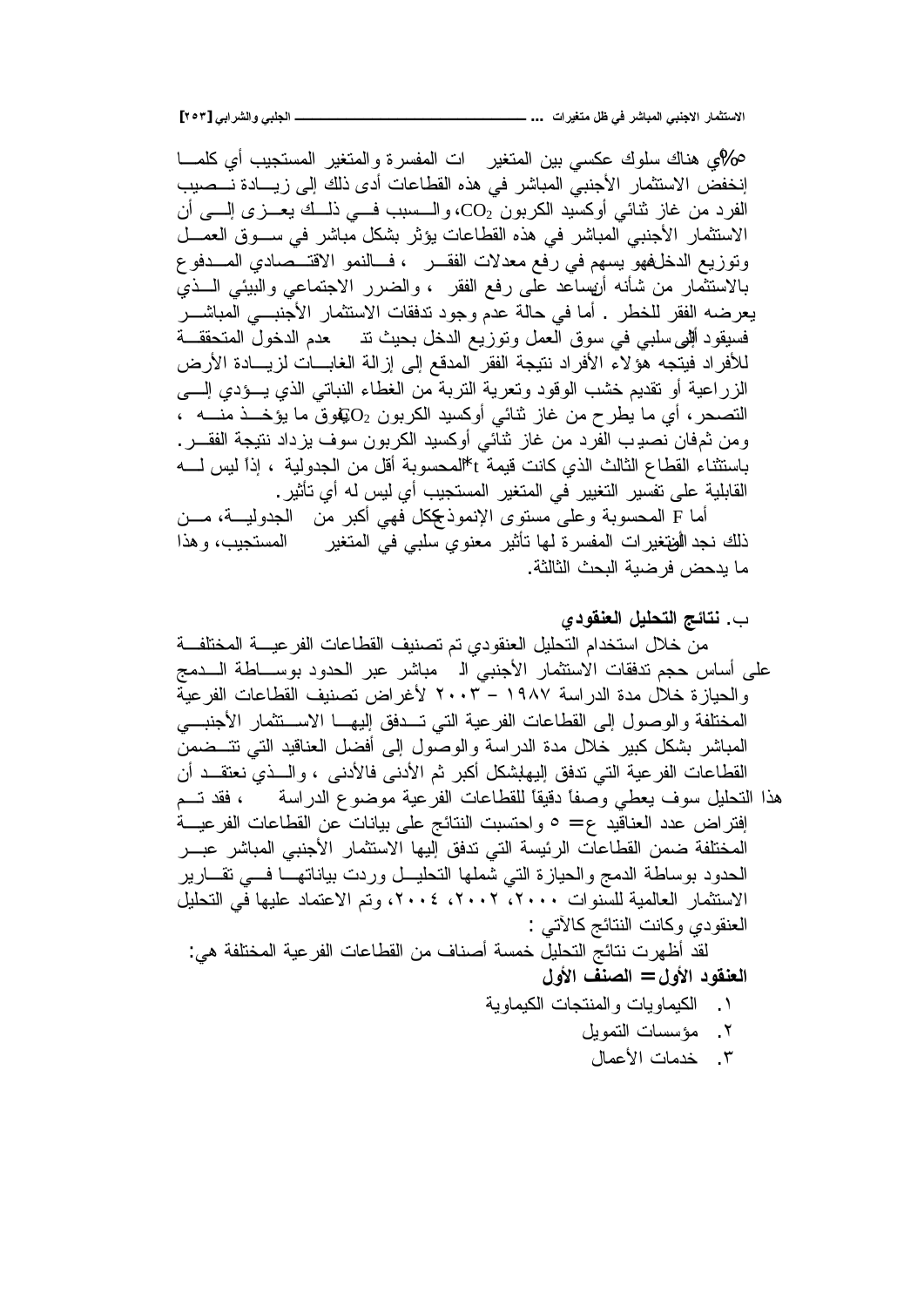# ا**لعنقود الثاني = الصنف الثاني** ١. التعدين، صناعة النفط والتكرير ٢. الخشب وإنتاج الأخشاب ٣. المعادن ومنتجات المعادن ٤. المكائن والمعدات ه. منتجات الصناعات غير المعدنية ۲. وسائل النقل والمركبات Y. الأجهز ة الدقيقة

# ٨. النشر والطباعة وإعادة الإنتاج للتسجيل الإعلامي

## ا**لعنقود الثالث = الصنف الثالث** ŚƛŕŰśƛŔƏƉŪŦƅŔ¿ƂƊƅŔ **.Î**

'nŕƈƅŔŪŕżƅŔ'nŕŗũƎƄƅŔ **.Ï**

# ا**لعنقود الرابع = الصنف الرابع**

- ١. الأغذية، المشروبات والنبوغ ٢. الفحم، البترول والوقود غير النقى ۳. المعدات الكهر بائبة و الإلكتر ونبة ٤. التجار ة ه. نشاطات خدمة شخصية واجتماعية
	-

## ا**لعنقود الخامس = الصنف الخامس**

- ۰ الزر اعة، صبد، أسماك وغابات ٢. الغزل والنسيج، الألبسة وصناعة الجلود řƔƄƔśŬƜŗƅŔŚŕŷŕƊŰƅŔƏƃśŬƜŗƅŔ .Ñ ٤. البناء والتشبيد ٥. النعليم F. صحة وخدمات اجتماعية ٧. الحكومة والدفاع
	- ۸. الفنادق والمطاعم
		- ۹. خدمات أخر ي
		- ۱۰. صناعات أخرى

من خلال ما تقدم بتضمن ا**لصنف الأول**: صـــناعة الكبماويـــات والمنتجـــات الكيماوية، مؤسسات النمويل، خدمات الأعمال هذا الصنف كان نصيبه من تــدفقات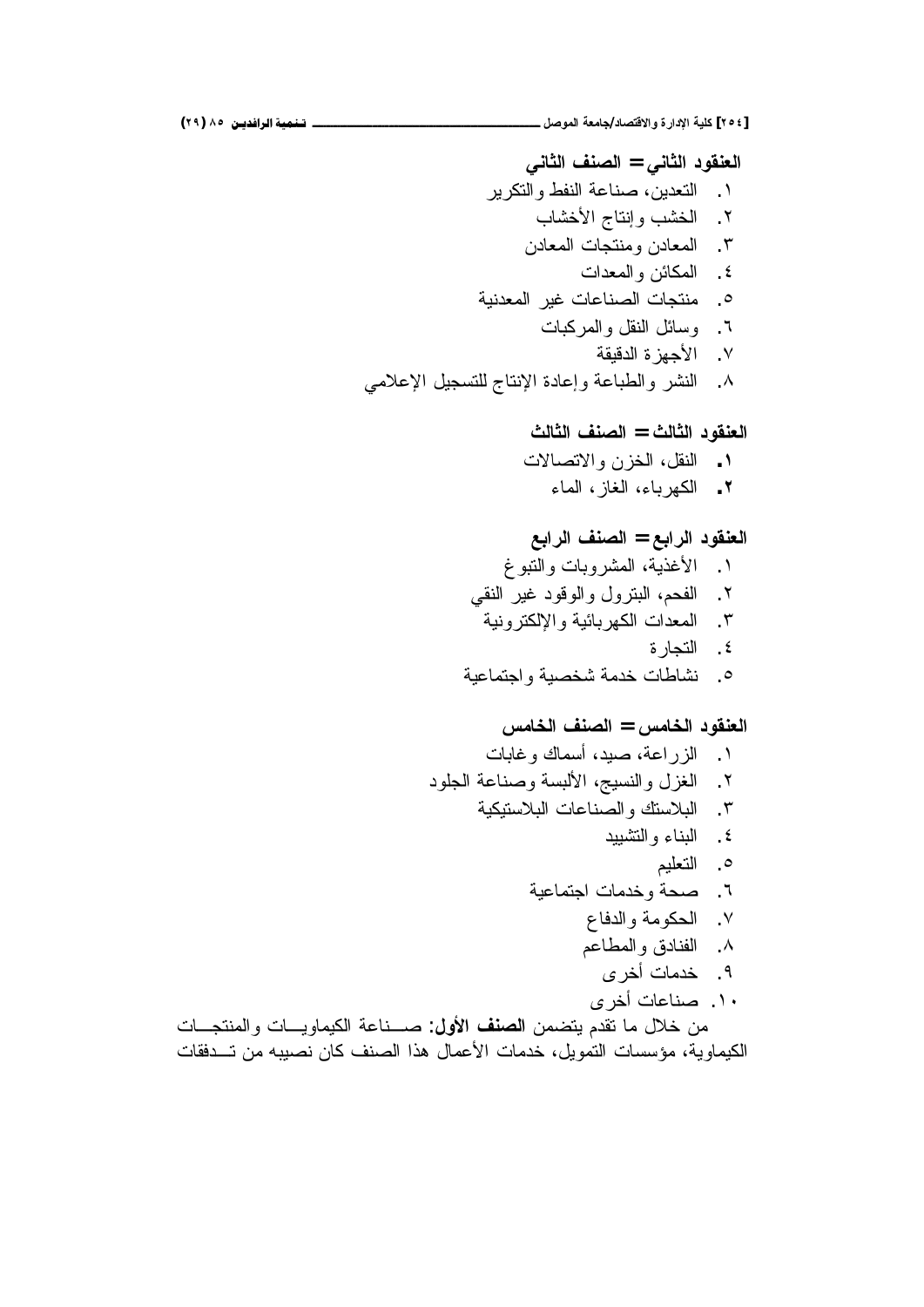**[ÏÒÒ] ƑŕŒŧŬƃŒƍƑŕƄŞƃŒººººººººººººººººººººººººººº ... ŘŒŧƒźřƆ¾ŲƑżŧŬœŕƆƃŒƑŕƈŞƙŒŧœƆśřŪƙŒ**

الاستثمار الأجنبي المباشر عبر الحدود بوساطة الـــدمجوالحيـــازة كبيـــر أ، وهـــذا الصنف ذو بيعية عالية ، أي عليه إقبال شديد من قبل تدفقات الاســـتثمار الأجنبــــي المباشر وكان في مقدمة هذا الصنف صناعة الكيماويات والمنتجات الكيماوية التسي تعصن الصناعات الملوثة جدا ، من هنا على الدول المـــستقطبة أن تقـــوم بتنظـــيم دخول الاستثمار ا لأجنبي المباشر في هذه الصناعة ووضع معايير بيئية متفق عليها مع المستثمرين الأجانب أو مع الشركات الأجنبية متعددة الجنسية مـــسبقا ونكـــون ملّزمة، وعليها مراقبة نشاط كل من هؤلاء في هذه الـــصناعة فـــي أنثـــاء عمليـــة الإنتاج.

أما مؤسسات النمويل وخدمات الأعمال فهي مجالات غدٍ \_ ر ملوثة مـــن هنـــا نقوم الدول النامية بنوسيع دخول المستثمرين الأجانب والشركات الأجنبيـــة متعـــددة الْحِنسية إلى هذين المجالين مع النتسيق والنتظيم.

ويضم ا**لصنف الثاني**: مجموعة من القطاعات التي تستنزف الموارد الطبيعية سواء كانت المتجددة أو غير المتجددة و ملوثة ، فضلا عن تكاليفهـــا الاجتماعيـــة ، اذ كان لمها نصبب كبير لتدفقات الاستثمار الأجنبي عبـــر الحـــدود بوســــاطة الــــدمج والحيازة، من هنا على الدول النامية أيضا أن نقوم بنتظيم دخول الاستثمار الأجنبي المباشر في هذه القطاعات الفرعية ووضع معايير بيئية متفــق عليهـــا أيـــضا مـــع المستثمرين الأجانب مسبقاً، وتكون ملزمة وعلى الدولة المستقطبة مراقبـــة نـــشاط الاستثمار الأجنبي المباشر في هذه القطاعات الفرعية في أثناء عملية الإنتاج والقيام بنر صبن المعابير البيئية بين فتر ة و أخر ي.

ا**لصنف الثالث**:تضمن قطاعات فرعية النقل ، الخــزن والاتــصالات الأول والثاني الكهرباء، الغاز، الماء وقد كانت ندفقات الاستثمار الأجنبي المباشـــر عبـــر المحدود بوساطة الدمج والحيازة وهناك إقبال جيد نحوها وهي غير ملوثـــة وعلــــي الدول النامية أن تقوم بتقديم الحوافز لتشجيع تدفق الاســـنثمار الأجنبــــي المباشــــر نحو ها.

ا**لصنف الرابع**الذي تضمن صناعات فر عبة وكالمن لها نصبب لا بأس به من تَّذَفَقَاتُ الاستثمارِ الأجنبي المباشرِ عبرِ الحدود بوساطة الــــدمج والحيـــازة ، إلا أن هناك صناعات ملوثة إما ملوثة بيئيـ أأو ملوثة اجتماعيـ أ فصناعة الفحــم والبتـــرول والوقود غير النقى ملوثة بيئيا وعلى الدول أن نضع قيوداً صارمة بوجه مثل هكــذا استثمار أو تدفق استثماري نحوها أما صناعة المشروبات والتبـــوغ فهــــي ملوثـــة اجتماعبا.

ا**لصنف الخامس**: ونضمن مجموعة من القطاعات الفرعيـــة المختلفـــة التــــى كانت تدفقات الاستثمار الأجنبي المباشر نحوها عبر الحدود بوساطة الدمج والحيازة منخفضة جدا وأحيانا منعدمة و لاسيما الخدمات الذي نعد مـــن الوســــائل اللازمــــة للنهوض بواقع المجتمعات في الدول وخصوصا النامية منها ، لكي تكون قادرة علي تحقيق متغير ات النتمية المستدامة.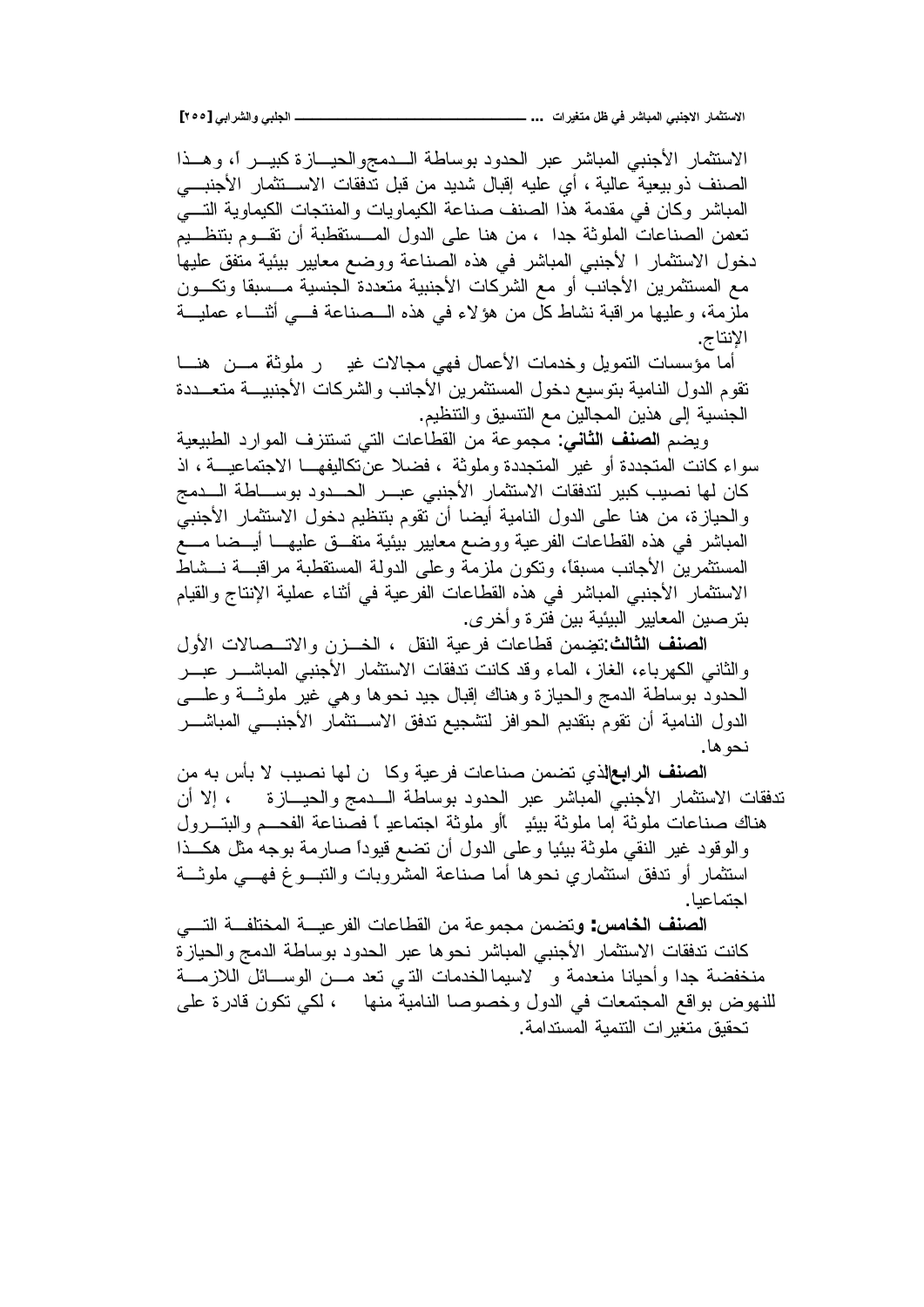وهنا على الدول ولا سيما النامية والفقيرة أن نقوم بتشجيع وجذب الاســـنثمار الاجنبي المباشر بوساطة الدمج والحيازة في هذه المجالات التي تــضمنها الـــصنف الخامس .

## خامساً – الاستنتاجات والتوصيات

أ. **الاستنتاجات** 

من خلال معالجة البيانات واختبار فرضيات البحث ، توصلنا إلى الاستتناجات الأتنة :

- ١. تباينت الصناعات والخدمات الفرعية من حيث تدفقات الاستثمار الأجنبي عبـــر عمليات الدمج والحيازة اليها، وكانت هناك تذبذبات فسي هــذه التـــدفقات بـــين صناعة وأخرى وخدمة وأخرى، واتجهت تدفقات الاستثمار الأجنبـــي المباشـــر عبر عمليات الدمج والحيازة في بدء مدة الدراسة إلى صـــناعات غيـــر ملوثـــة وخدماطٍلا أنه في وسط مدة الدراسة وحتى نهايى تها تركزت تدفقات الاستثمار الأجنبي المباشر في صد ناعات ملوثة، أو التي نتطلب كمية جيـــدة مـــن المـــواد الأولية من القطاعين الأول كالنعــدين ۖ وســناعة الــنفط ونكريـــره ، والثـــانـي الكيماويات والمنتجات الكيماوية والأغذيـــة والمـــشروبات والنتبـــوغ والفحـــم ، والبنرول والوقود غير النقى والمعــدات الكهربائيـــة والإلكترونيـــة والمعـــادن ومنتجات المعادن ووسائل النقل والمركبات … الخ، أما فسي القطـــاع الثالـــث فَطَاعِ الْخَدَمَاتِ فَقَدِ اقْتَصْرِ عَلَى مؤسساتِ النَّحويلِ ، النَّقل والْخَزْنِ والآتــصالات والنجارة، وخدمات الأول والثانبي نشاطات خدمة شخصية واجتماعية وأغلب ما تقدم من صناعات إما أن تكون ملوثة أو تتطلب كمية كبير ة من المواد الأولية.
- ۲. أظهرت نتائج تحليل الانحدار قبل الاســـتبعاد ان المتغيـــرات المفـــسرة علــــي المستوى الكلّي لمها تأثير معنوي إيجابي في المتغير المعتمد غاز نثائي أوكـــسيد  $\rm CO_2$  الكر بو ن
- ٣. أظهرت نتائج تحليل الانحدار قبل الاســتبعاد أن المتغيـــرات المفـــسرة علــــي المستوى الكلّي لمها تأثير معنوي إيجابي في المتغير المعتمد اســتهلاك الطاقـــة غير المتجددة.
- ٤. أظهرت نتائج تحليل الانحدار قبل الاســتبعاد أن المتغيـــرات المفـــسرة علــــي المستوى الكلي لمها تأثير معنوي سلبي في المتغير المعتمد معدل نصبيب الفـــرد من غاز ثنائي أوكسيد الكربون O2كذلك الحال على المستوى ا لمتغيـــرات الجزئية.
- ○. أظهرت نتائج التحليل العنقودي للقطاعات الفرعية المختلفــة أن العنقـــود الأول الصنف الأول تضمن قطاعات فرعية : الكيماويات والمنتجات الكيماوية وهــي من القطاعات الفرعية الملوثة بشكل كبير جــداً ، وكانـــت تــدفقات الاســـتثمار
- الأجنبي المباشر إليها عبر الحدود بوساطة الدمج والحيازة بـــشكل كبيـــر جـــدا مقارنة مع باقي القطاعات الفرعية الأخر ي.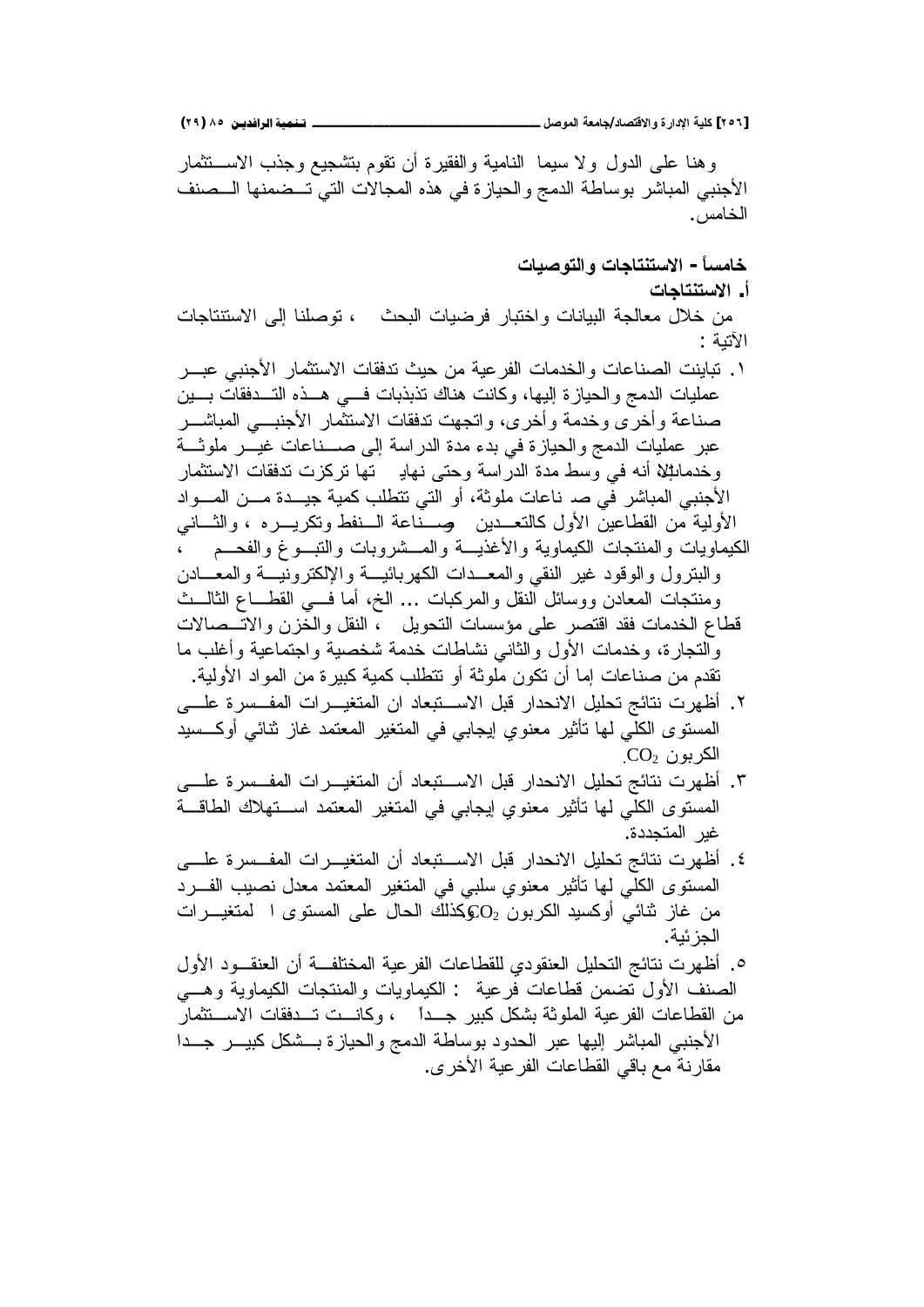**[ÏÒÔ] ƑŕŒŧŬƃŒƍƑŕƄŞƃŒººººººººººººººººººººººººººº ... ŘŒŧƒźřƆ¾ŲƑżŧŬœŕƆƃŒƑŕƈŞƙŒŧœƆśřŪƙŒ**

٦. أظهرت نتائج التحليل العنقودي للقطاعات الفرعية المختلفة أن العنقـــود الثــــاني الصنف الثاني تضمن مجموعة من القطاعات الفرعية ، و هي ملوثة بشكل كبيـــر جدًا وفي اوقت نفسه مستنزفة للموارد الطد يعية المتجددة وغير المتجددة بشكل كبير جدا وكانت تدفقات الاستثمار الأجنبى المباشر إليها عبر الحدود بوســـاطة الدمج والحيازة بشكل كبير أيضا مقارنة مع باقي القطاعات الفرعيـــة الأخـــري من العنقود الثالث، الرابع، الخامس.

Y. أظهر ت نتائج التحليل العنقودي للقطاعات الفر عية أن العنقود الثالث والر ابـع أي الصنف الثالث والرابع تضمنا عدداً من القطاعات الفرعية التي حظيت بتــدفق جيد نوعا ما من تدفقات الاستثمار الأجنبي المباشر إليها عبر الحدود بوســـاطة الدمج والحيازة، فمنها ما هو مفيد إجتماعيكقطاع خدمة شخصية و إجتماعيـــة، ومنها ما هو ملوث بيئيا و إجتماعيڤالملوثة بيئيا قطاع الفحم ، والبترول والوقود غير النقي، والملوث إجتماعيًا هو قطاع المشروبات والنبوغ.

٨. أظهرت نتائج التحليل العنقودي للقطاعات الفرعية أن العنقود الخامس الـــصنف الخامس نضمن مجموعة من القطاعات الفرعيـــة ، إلا أن تـــدفقات الاســـنثمار الأجنبي المباشر نحوها ضعيف جدا مقارنة مع باقي القطاعات الفرعيــــة التــــي تعود إلى العناقيد الأخرى حتى أن هناك قطاعات فرعية كان متوسط تــدفقات الاستثمار الأجنبي اليها خلال مدة الدر اسة بسين ٠,٢٥% - ٠,٧٥% و أحيانسا تكون معدومة.

ب . التوصيات

- ۰ يجب ان تبذل الدول النامية جهوداً من أجل إنشاء إدارة بيئيـــة كـــفء ووضــــع معايير بيئية واضحة للمستثمرين الأجانب ، والعمل على إمتلاك نظم تكنولوجيـــا تؤدي إلى نفايات أو ملوثات أقل، ونشجيع إستقطاب الاستثمار الأجنبي المباشــــر في إتجاه ندوير النفايات بالاشتراك مع النظم البيئية.
- ۲ قيام الدول النامية ببـ ذل جهود نحو تعزيز القدرة والإرادة الـــسياسية لهـــا لكـــي تتمكن من الإشراف البيئي على الصناعات وتفعيــل دور مؤســسات المجتمـــع المدني في الدول النامية من خلال قوة النتظيم المحلي الجيد.
- ٣. نشر الوعي والثقافة البيئية والاجتماعية لدى الجمهور مــن خـــلال مؤســسات المجتمع المدنبي، فيبرها من الوسائل التــــي نكـــون أداة مــــن أدوات الـــضغط والرقابة الخارجية على الشركات ، سواء كانت أجنبية أو محلية لتحسين سلوكها وبما ينسجم مع أهداف الاستدامة.
- مخضرورة قيام أنظمة الاستثمار العالمية والاتفاقيات ، سواء كانت علسى مـــستوى ثنائبي أو إقليمي أوعالمي على وضع النذ ظيم الذي نظهر من خلالــــه مـــصلحة المستثمرين الأجانب، وفي المقابل مصلحة الدول المستقطبة لتلبيـــة الأســـبقيات النتموية والبيئية والاجتماعية، وأن تعمل على وضع معابير بيئية ملزمة عالميا.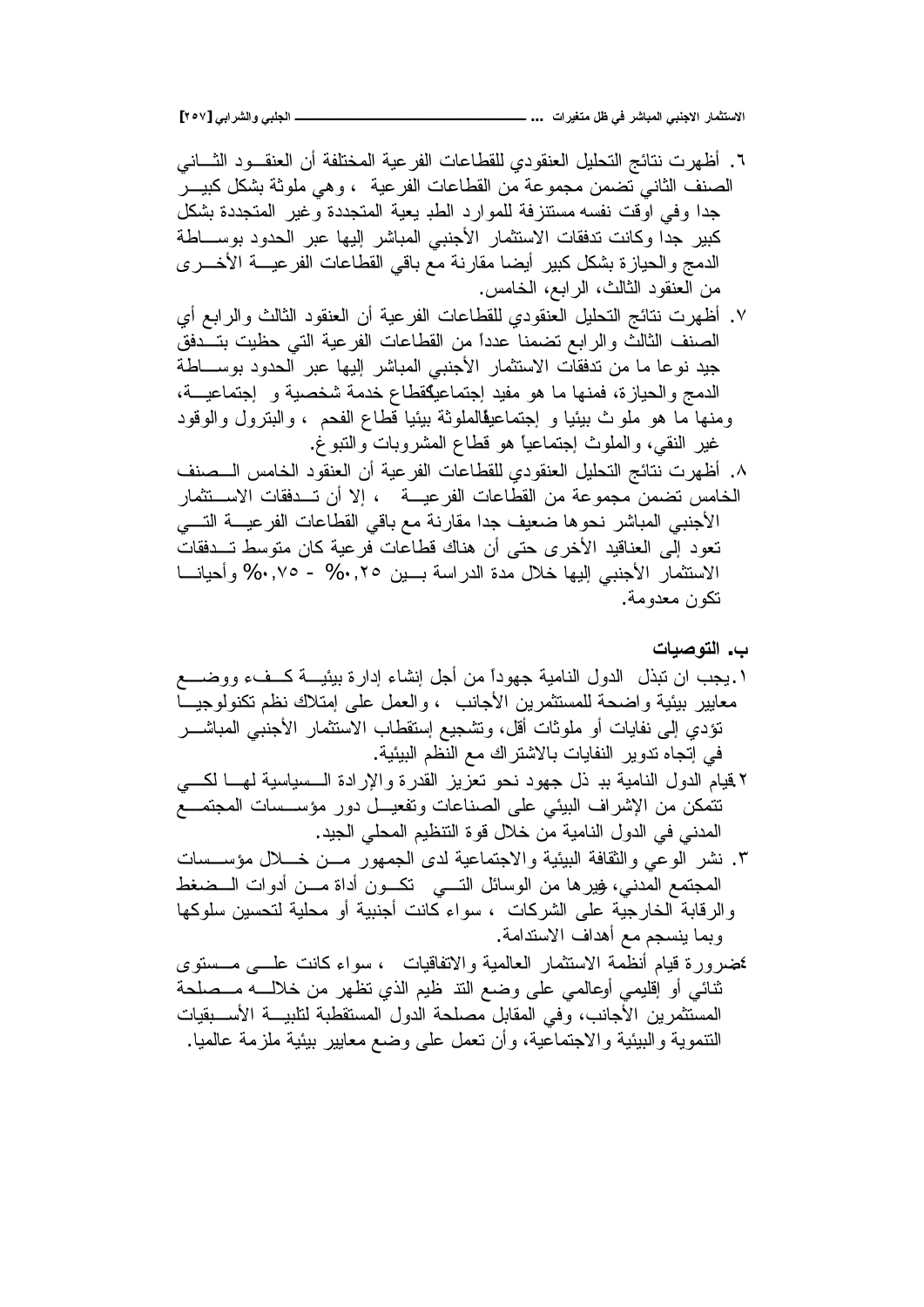°. تفعيل دور الشركات الأجنبية متعددة الجنسية فـــى مجـــال تحقيـــق التتميـــة المسندامة، وذلك عن طريق إسترانتيجيانثتبناها وتقودهـــا الـــشركات نفـــسها ، وكذلك من خلال نشر النطبيق الجيد للإدارة البيئية والاجتماعية عبـــر محاولــــة إشعارها بالمسؤولية، وتكريم من هو الأفــضل فـــي مجـــال تطبيقاتـــه البيئيـــة والاجتماعية ومساهمته في تدريب وتأهيل أصحاب الصناعات المحليـــة علــــى تطبيق[دارة بيئية ، وتطبيق جيد للمعايير البيئية لتعزيز قـــدرة القـــوة المحليـــة و ندر بيبها.

۲. ضرورة أن تكون هناك إتفاقيات يتم فيهـــا الاتفـــاق بـــين الـــدول المـــستقطبة والشركات الأجنبية متعددة الجنسية على مجموعة من المعايير البيئيـــة ، الحـــد الأدني منها أن تكون هذه المعايير ملزمة بعد الاتفاق.

- Y. إنجاه تدفقات الاستثمار الأجنبي المباشر باتجاه قطاعات فرعية ملوثة ومستنزفة للموارد الطبيعية غير المتجددة لذا نوصبي الــدول و لا ســـيما الـــدول الناميـــة المستقطبة للاستثمار الأجنبي المباشر بوضع مجموعة من المعـــابير والاتفـــاق عليها مع مجموعة دول الجوار ، بحيث نكون هذه المعايير موحدة مـــثلا علــــي مستوى إقلي*مي*.
- ×. وعلى الدول النامية الفقيرة أتفتقطب الاستثمار الأجنبي المباشر وتزيد منـــه ، وعلى دول العالم المتقدم أن نقوم بنوجيه الاستثمار الأجنبي المباشر وتـــشجيعه باتجاه هذه الدول، ولكن ضمن ضوابط بيئية واقتصادية رصينة.
- ٩. ضىرورة قيام الدول النامية بالعمل على تحقيق التوزيع الأمثل لتدفقات الاستثمار الأجنبي المباشر عبر الحدود بوساطة الدمج والحيازة بين القطاعـــات الفرعيـــة سواء كانت صناعية او خدمية، ونزيد منه في المجالات غير الملوثـــة، وتـــضـع الضوابط والمعايير في حالة تدفقه في المجالات أو صناعات ملوثة.
- ۰ ٬ . يجب أن تسعى الدول النامية إلى إنشاء مؤسسات أو مر اكز إقليمية متخصـــصـة في مجالات التمويل والتتمية المستدامة بحيث تكون قريبة من الواقع المدروس ، وتكون المعلومات المقدمة من قبلها أكثر مصداقية وشفافية وتكون نواة لتأســـيس مؤسسات بأشكال أخر ي.

وعلى الدول المتقدمة أن تقدم المـــساعدة للـــدول المـــستقطبة لبنــــاء قـــدرتها التنظيمية، ويمكن ايضاً أن نكون هذه مرتبطة إرتباطا مباشرا بتــدفقات الاســتثمار المنز ايدة لضمان النسلسل الملائم للتنظيم والنحرير والنتسيق لضمان هذه التسدفقات باتجاه النتمبة المستدامة.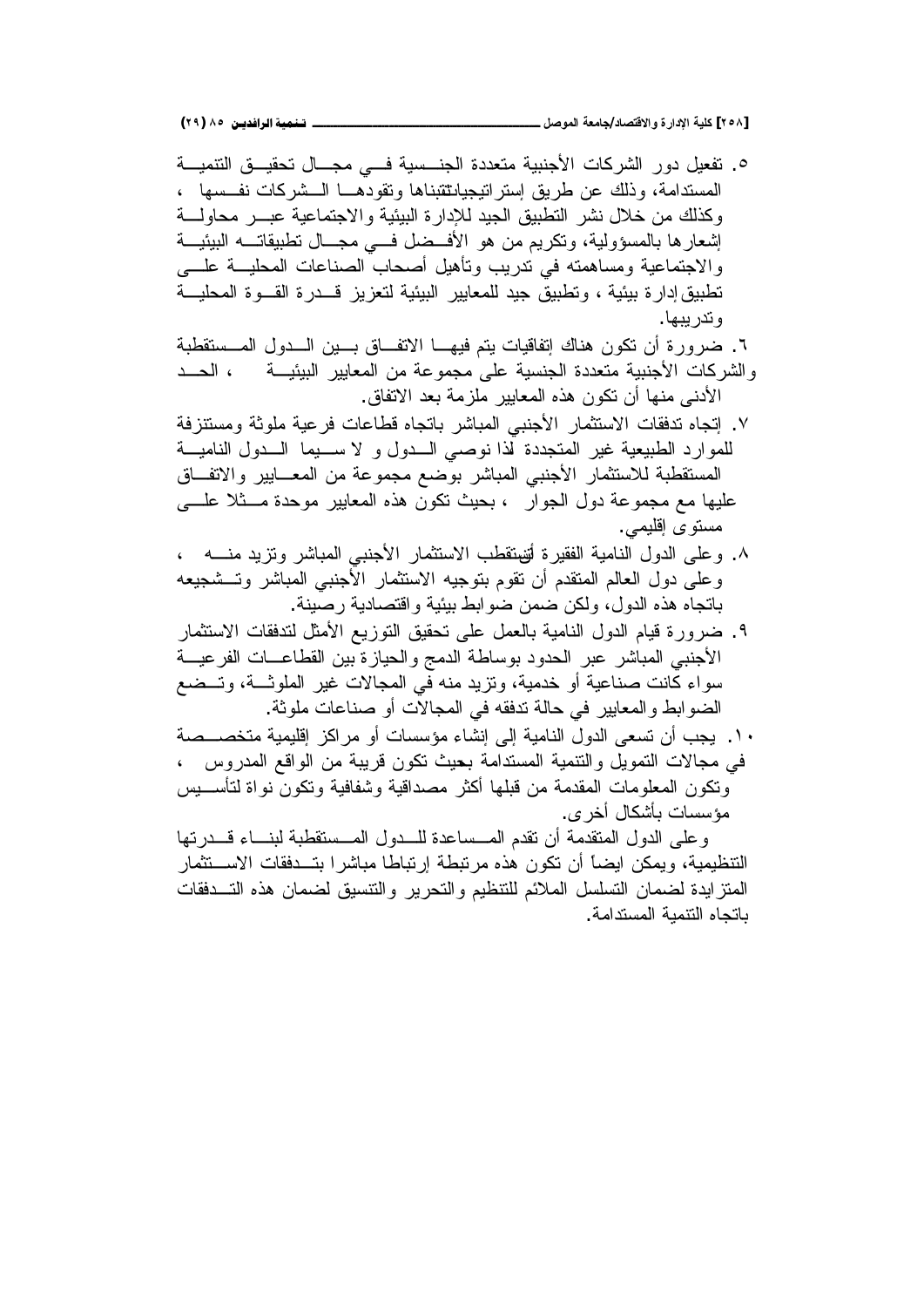**[ÏÒÖ] ƑŕŒŧŬƃŒƍƑŕƄŞƃŒººººººººººººººººººººººººººº ... ŘŒŧƒźřƆ¾ŲƑżŧŬœŕƆƃŒƑŕƈŞƙŒŧœƆśřŪƙŒ**

## المراجع أو لأ – العر لجع باللغة العربية

- ۱ ـ حسين عبد الله، مستقبل النفط العربي، مركز دراسات الوحــدة العربيـــة، بيـــروت، لبنــــان، . $\mathbf{y} \leftrightarrow \mathbf{y}$
- ۲. سرمد كوكب الجميل، الاتجاهات الحديثة في الأعمال الدولية : مدخل في تحديــد الخيـــارات العالية للشركة متعددة القومية وتحدياتها في عــصر العولمـــة، ط فم دارٍّ الحامـــ د للطباعـــة و النشر ، عمان، الأردن، ٢٠٠١ .
- ٣. سرمد كوكب الجميل، المسؤولية الاجتماعية للاستثمار الأجنبــي المباشـــر : تحليـــل نقـــدي لمعطيات منظمة التجارة العالمية في عصر العولمة، مجلسة علسوم إنسسانية، العسدد ١٨، البحرين، ٢٠٠٥.
- ٤. سرمد كوكب الجميل، معايير الحكم الصالح في بيئات الأعمال حال الدول العربيـــة، مجلـــة بحوث اقتصادية عربية، الجمعية العربية للّبحوث الاقتــصادية، العـــدد ٣٦، ٤٢٧، القـــاهرة،  $\overline{\phantom{a}1}$ .  $\overline{\phantom{a}1}$
- ه ـ عبد الرزاق محمد صلاح شربجي، الانحدار الخطي المتعدد، دار الكتب للنـــشر والتوزيـــع، الموصل، العراق، ۱۹۸۱.

## ثانياً – المرا**جع باللغة الاجنبية**

- 1. Asian Development Bank, Asian Environment, Outlook, Manila:ADB, 2001.
- 2. Bos Worth Barry and Susan M. Collins, Hoh dos Foreign Direct Investment Affect Economic Growth ? : Journal of Inter Natinal Economic , 1998.
- 3. David Stern, Progress on the Environmental Kuzents Curve? Journal of Economic Development and the Environment, No. 173–196, 1998.
- 4. E. Borensztein, de Gregoria, J–W. Lee, How does Foreign Direct Investment Affect Economic Growth? Journal of International Economics, 1998.
- 5. Edward H Graham, Foreign Direct Investment in the World Economy, IMF, Working Paper, Washington, USA, 1995.
- 6. Erika Rosnberg and Uera Mischenko, Conflicts Transnational Oil and Gas Development off Sakhim Island in the Russian For East : Conflicts and Normsina Globalizing Word , London Earth scon, 2002.
- 7. Gustavo Lagos and Patricio Velasco, Environmental Policies and Practices in Chilen Mining, International Development Research Centre, 1999.
- 8. John Mugabe, The Kyes to Africa's Sustainable Development Science, Technology and Investement, Paper Presented to the Global Financial Governance Initiative Working Group, North–South Institute, May 1, 2 www.nsi-ins, 2003.
- 9. Lyuba Zarsky and Sandy Buffet, Rules, Rights and Regimes: Development Sustainability and International Investement, Earch Scan, London, [http://www.boell.org,](http://www.boell.org) 2003.
- 10. Lyuba Zarsky, Human Rights and the Environment, Conflict and Normsin a Blobalizing World , London :Earth scan, 2002.
- 11. Nick Mabey and Richard McNally, Foreign Direct Investment and the Environment from Pollution Havens to Sustainable Development, Report, WWF, UK, [http://www.wwf-uk.org,](http://www.wwf-uk.org) 1999.
- 12. OECD, Globalization and Environment: Preliminary Perspectives, Paris: OECD, [http://www.oecd.org,](http://www.oecd.org) 1998
- 13. OECD, OECD Forum on International Investment, New Horizons and Policy Challenges Foreign Direct Investment in the 21 Century, Mexico City, 26–27 November, 2001.